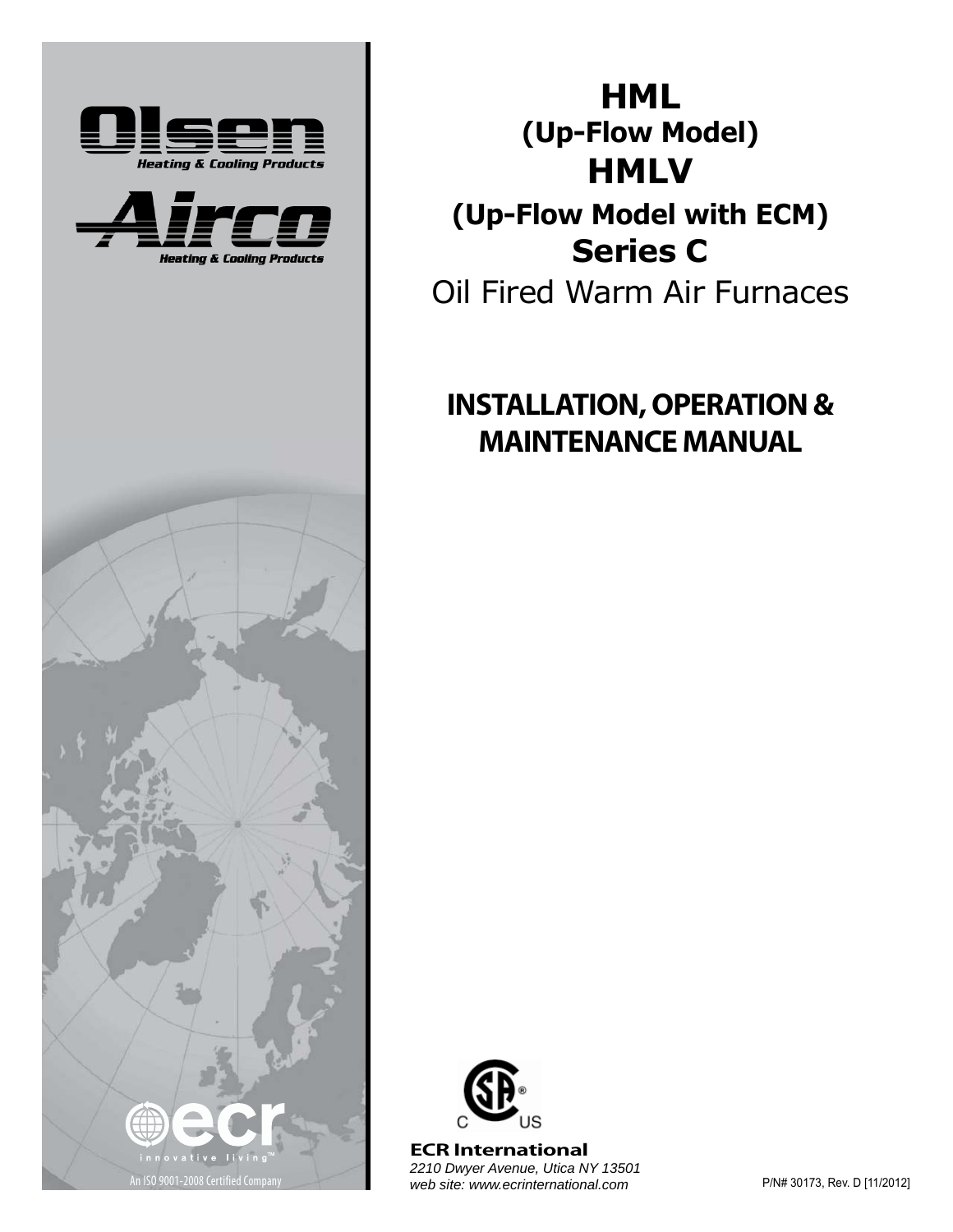#### **Dimensions**



|                                |         | <b>Cabinet</b> |               |                 | <b>Plenum Openings</b> |                      |                                |             | <b>Filter</b>                        | <b>Shipping</b> |
|--------------------------------|---------|----------------|---------------|-----------------|------------------------|----------------------|--------------------------------|-------------|--------------------------------------|-----------------|
| <b>Furnace</b><br><b>Model</b> | Width   | Depth          |               |                 | Return                 |                      | <b>Flue</b><br><b>Diameter</b> |             | <b>Size</b>                          | Weight          |
|                                |         |                | <b>Height</b> | <b>Supply</b>   | <b>Side</b>            | <b>Bottom</b>        |                                | <b>Type</b> |                                      | $(L\tilde{B})$  |
| <b>HML</b>                     | 22"     | 303/4"         | $49\%$ "      | 201/2"W x 20"D  | 14" x 22"              | 14" x 22"            | 5"                             |             | 16" x 25"<br>$\times 1"$             | 210 LB          |
| <b>HMLV</b>                    | 55.9 cm | 78.1 cm        | 126.7 cm      | 52 cm x 52.8 cm | 35.6 cm x<br>55.9 cm   | 35.6 cm x<br>55.9 cm | 12.7 cm                        | Permanent   | $40.6$ cm $x$<br>63.5 cm x 2.5<br>cm | 95.3 Kg         |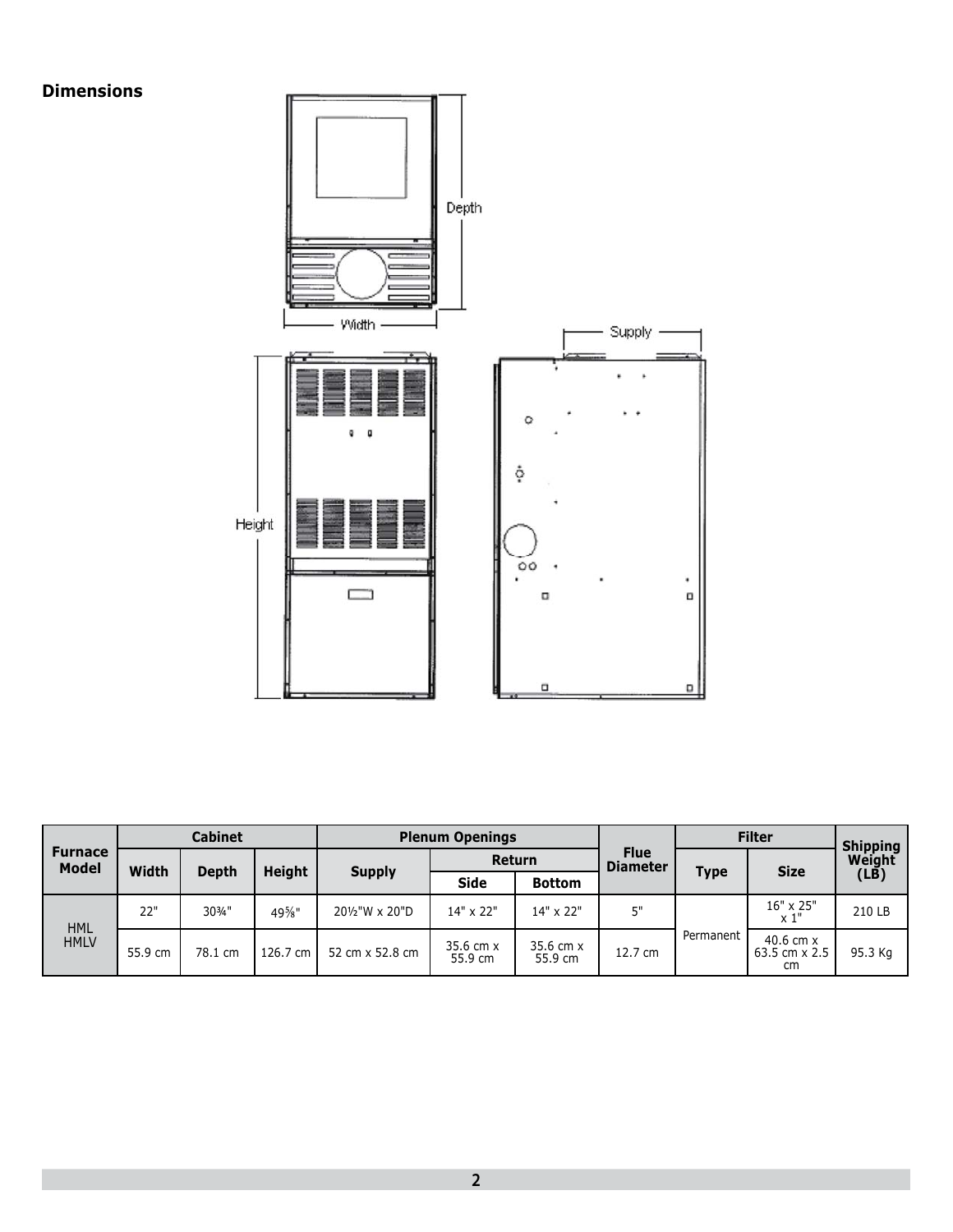| Parts Listing: Chimney Vent Models HML80(C2,CRF2) and HMLV80(C2,CRF2)  26<br>Parts Listing: Direct Vent Models HML80(CB2U2,CRBU2) and HMLV80(CB2U2,CRBU2) 27 |  |
|--------------------------------------------------------------------------------------------------------------------------------------------------------------|--|
|                                                                                                                                                              |  |
|                                                                                                                                                              |  |

Check our website frequently for updates: www.ecrinternational.com

Information and specifications outlined in this manual in effect at the<br>time of printing of this manual. Manufacturer reserves the right to<br>discontinue, change specifications or system design at any time without notice and without incurring any obligation, whatsoever.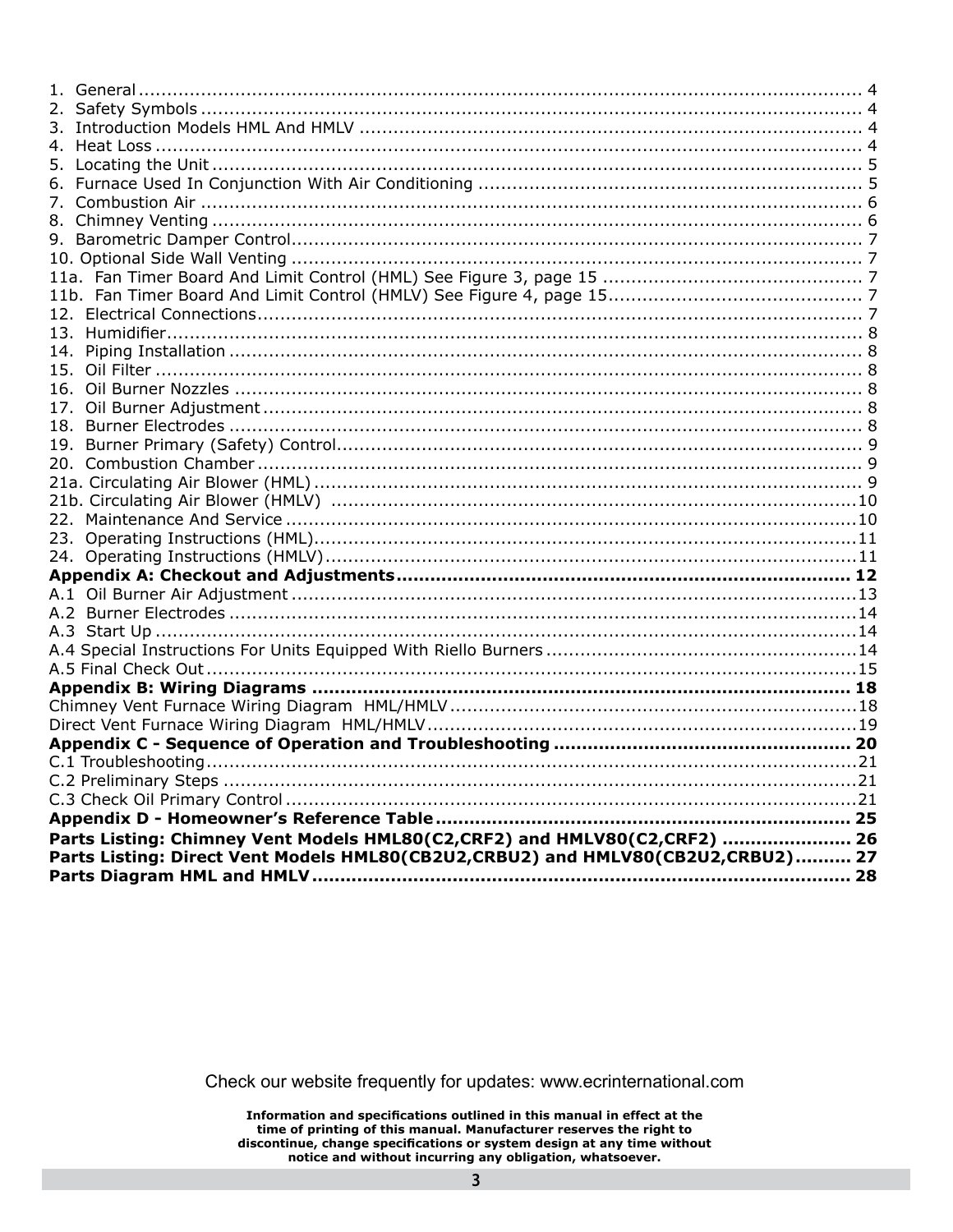#### **1. General**

Furnace installation shall be completed by qualified agency. See glossary for additional information.

# **WARNING !**

Fire, explosion, asphyxiation and electrical shock hazard. Improper installation could result in death or serious injury. Read this manual and understand all requirements before beginning installation.

# **WARNING !**

Fire, burn, asphyxiation hazard. Do not use gasoline, crank case oil, or any oil containing gasoline. Failure to follow these instructions could result in death or serious injury.

#### **2. Safety Symbols**

**Become familiar with symbols identifying** *potential hazards. otential* 



This is the safety alert symbol. Symbol alerts you to potential personal injury hazards. Obey all safety messages following this symbol to avoid possible injury or death.

# **DANGER !**

Indicates a hazardous situation which, if not avoided, WILL result in death or serious injury

# **WARNING !**

Indicates a hazardous situation which, if not avoided, could result in death or serious injury.

# **A** CAUTION

Indicates a hazardous situation which, if not avoided, could result in minor or moderate injury.

#### **NOTICE**

Used to address practices not related to personal injury.

#### **3. Introduction Models HML And HMLV**

Models HML and HMLV are oil fired forced air up-flow furnaces with an output capacity range of 59,000 btu/hr. To 96,000 btu/hr.

- HML models are equipped with 1/2 HP PSC 4 speed blower motor.
- HMLV models are equipped with 1/2 HP ECM variable speed blower motor.

Furnace models are either factory equipped for chimney venting or factory equipped for direct venting.

Chimney vent models and direct vent models are not field convertible. Direct vent installation instructions are included with the direct vent models.

#### *Installation shall conform to requirements of authority having jurisdiction or in absence of such requirements:*

- Canada CAN/CSA B139, Installation Code for Oil-Burning Equipment.
- United States National Electrical Code, NFPA31, Standard for the Installation of Oil-Burning Equipment.

#### *Models are CSA listed, (NRTL/C) for use with No. 1 (Stove) and No. 2 (Furnace) Oil.*

Refer to tables in Appendix A for performance data.

#### **4. Heat Loss**

Maximum hourly heat loss for each heated space shall be calculated in accordance with the procedures described in the manuals of:

- Canada The Heating, Refrigeration and Air Conditioning Institute of Canada (HRAI), or by other means prescribed, or approved by the local authority having jurisdiction.
- United States Manual J. titled, "Load Calculation" published by the Air Conditioning Contractors of America, describes a suitable procedure for calculating maximum hourly heat loss.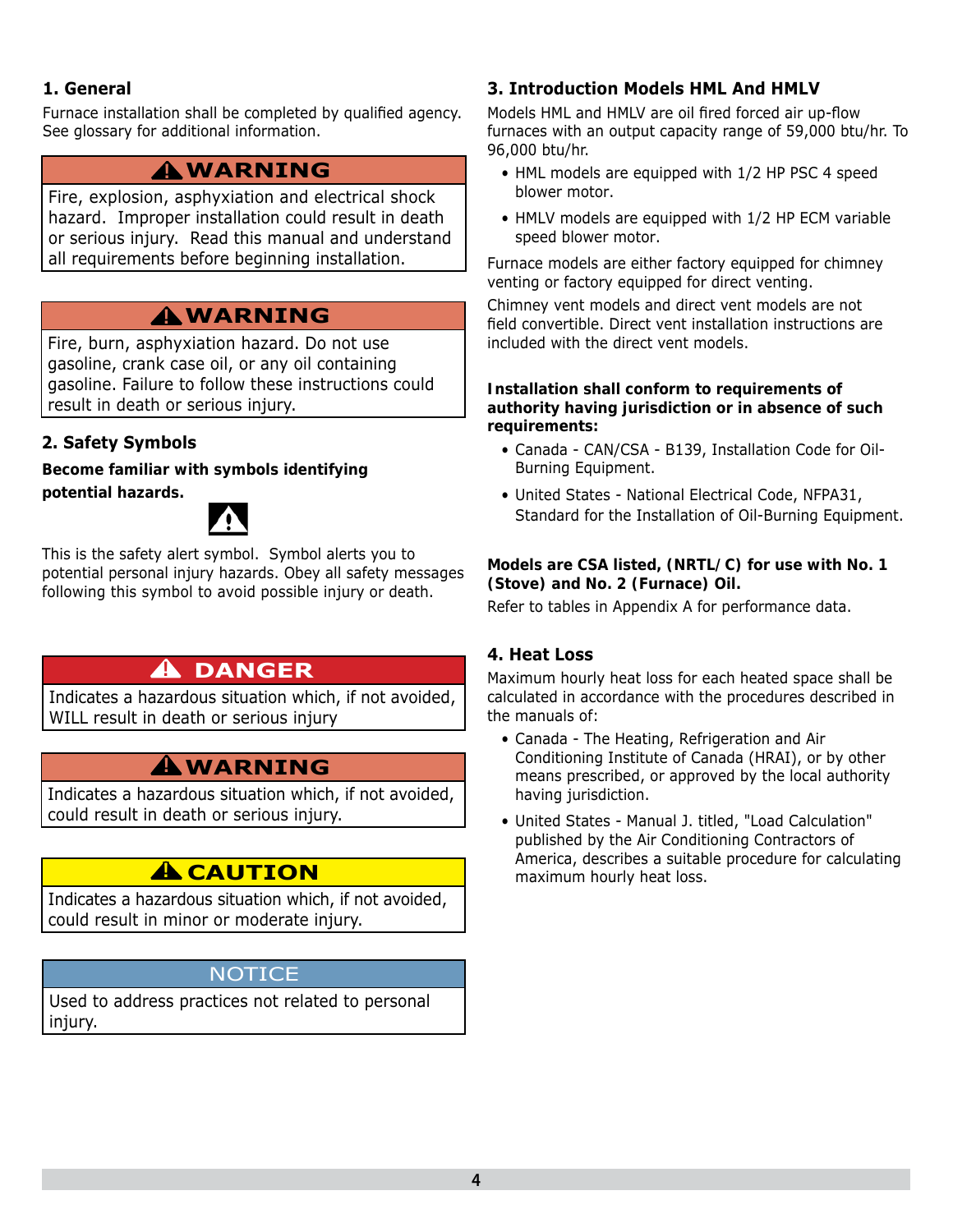#### **5. Locating the Unit - [See Figure 1 and Table 1]**

- Locate furnace so flue connection to chimney is short, direct and consists of as few elbows as possible.
- Centralize furnace location with respect to supply and return air ductwork. Central location minimizes trunk duct sizing.
- All models may be installed on combustible floors.

#### **6. Furnace Used In Conjunction With Air Conditioning**

- Install furnace in parallel with or upstream from evaporator coil to avoid condensation in heat exchanger.
- When installed in parallel, prevent chilled air from entering furnace by use of dampers or air controlling.
- Manually operated dampers must have a control to prevent operation of either system unless dampers are in full heat or full cool position.
- Air heated by the furnace shall not pass through evaporator coil unless coil is specifically approved for such service.
- Check and adjust blower speed to compensate for pressure drop caused by evaporator coil.

#### **Table 1: Minimum Installation Clearances**

|               | Clearance to Combustibles                                    |
|---------------|--------------------------------------------------------------|
| Location      | <b>HML and HMLV</b>                                          |
|               | Up flow                                                      |
| Top           | 1" (26 mm)                                                   |
| <b>Bottom</b> | በ"                                                           |
| S/A Plenum    | 1" (26 mm)                                                   |
| Rear          | 1" (26 mm)                                                   |
| Sides         | 1" (26 mm)                                                   |
| Front         | $1$ "** (26 mm)                                              |
| Flue Pipe     | 9"* (229 mm)                                                 |
| Enclosure     | Closet                                                       |
|               | *18 in. (458 mm) USA<br>** 24 in. (610 mm) Service Clearance |

#### **Figure 1 - Heat Exchanger Support Screw Location**



#### **Heat Exchanger Support Screws**

- Remove heat exchanger support screws before final placement of the furnace.
- Preferable if furnace rear panel is inaccessible after installation.
- Screws must be removed if heat exchanger is to be removed from the cabinet.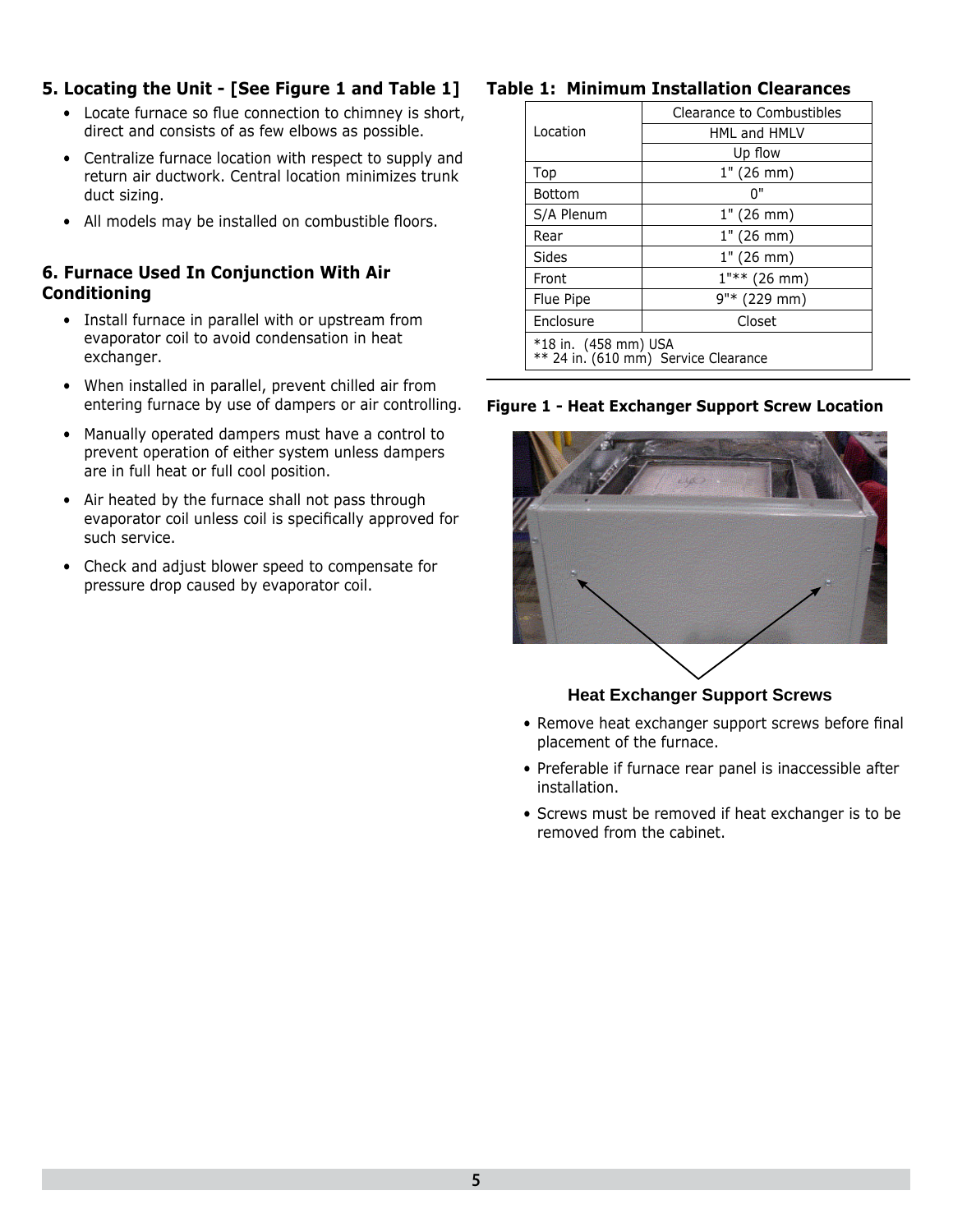#### **7. Combustion Air**

- Furnace installed in a closet or utility room, provide two openings connecting to well-ventilated space (full basement, living room or other room opening, not a bedroom or bathroom).
	- A. One opening shall be located above level of upper vent opening.
	- B. One opening below combustion air inlet opening in front of furnace.

Each opening shall have a minimum free area of 1½ square inches per 1,000 Btu/h of total input rating of all appliances installed in the room.

- For furnaces located in buildings of unusually tight construction, such as those with high quality weather stripping, caulking, windows and doors, or storm sashed windows, or where basement windows are well sealed, a permanent opening communicating with a well ventilated attic or with the outdoors shall be provided, using a duct if necessary. The duct opening shall have a free area of 1½ square inches per 1,000 Btu/h of total input rating of all appliances to be installed.
- Furnace installed in a full basement, infiltration is normally adequate to provide air for combustion and draft operation.
- Furnace rooms under  $65m^3$  (700 ft $^3$ ) should automatically be treated as confined space.

#### **8. Chimney Venting**

- Flue pipe should be as short as possible with horizontal pipes sloping upward toward the chimney at a rate of one-quarter inch per foot.
- Flue pipe should not be smaller in cross sectional area than flue collar on the furnace.
- Flue pipe should connect to chimney so the flue pipe extends into, and terminates flush with the inside surface of chimney liner. Seal the joint between pipe and lining.
- Chimney outlet should be at least two feet above highest point of peaked roof.
- All unused chimney openings should be closed.
- Chimneys must conform to local, provincial or state codes, or in the absence of local regulations, to the requirements of the National Building Code.

#### **NOTICE**

This furnace is approved for use with Type L vent or equivalent.

# **WARNING !**

Asphyxiation hazard. Chimney vented versions of furnace must be connected to flue having sufficient draft at all times. Failure to follow these instructions could result in death or serious injury.

Manufacturer recommends overfire draft of -0.02 in. w.c. See figure 2.

Flue pipe must not pass through any floor or ceiling, may pass through a wall where suitable fire protection provisions have been installed.

- Refer to CAN/CSA B-139 for rules governing the installation of oil burning equipment.
- United States, refer to NFPA 31 for regulations governing the installation of oil burning equipment.

See appendix A for burner set-up.

#### **Figure 2 - Check Over-Fire Draft**



**Over-fire draft access port.**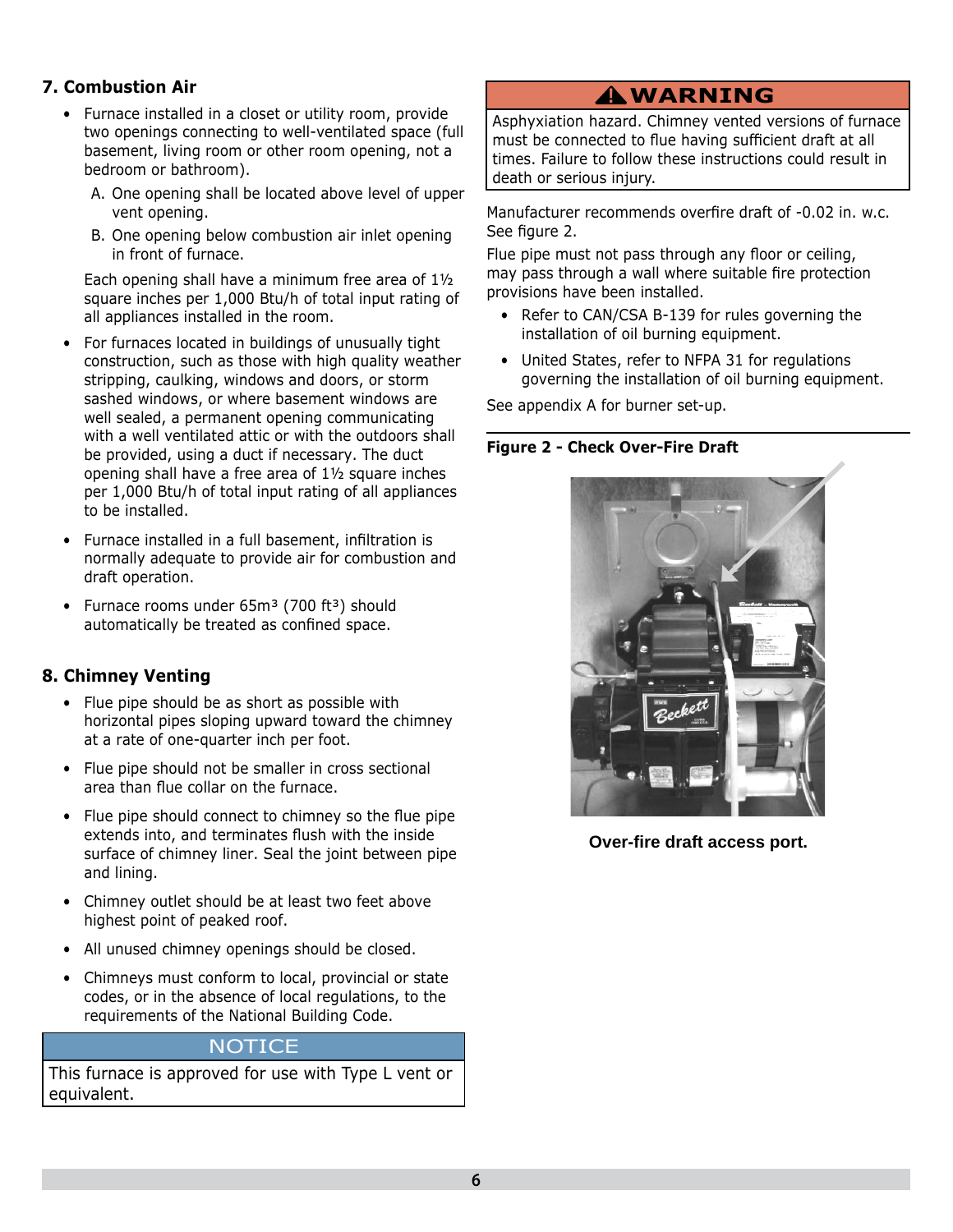#### **9. Barometric Damper Control**

Barometric damper control, also known as draft regulator, is used on conventional chimney venting only. Control automatically maintains constant negative pressure. Ensures proper pressures are not exceeded. If chimney does not develop sufficient draft, draft control does not function properly.

- Install draft regulator in same room or enclosure as furnace. Draft regulator should not interfere with combustion air supplied to the burner.
- Locate control near furnace flue outlet.
- Install per instructions supplied with regulator.
- Set overfire draft, measured at oil burner mounting plate over-fire draft access port, to -0.02 in. w.c. See Figure 2 page 6.

#### **10. Optional Side Wall Venting**

Certain HML and HMLV furnace models are manufactured as sidewall vented units. Refer to Direct Venting Instructions, P/N 240006979 included with Vent Kit for details.

Sidewall Venting (*Direct Venting*) requires use of specific oil burners; Beckett AFII, or Riello 40BF.

Refer to Appendix A, Tables A2, and A4.

#### **11a. Fan Timer Board And Limit Control (HML) See Figure 3, page 15.**

Electronic Fan Timer integrates control of burner and circulator fan operations. Control is central wiring point for most of furnace electrical components.

- United Technologies 1158-120 (HML) has an adjustable fan on time set by selecting dipswitch combination displayed in Chart 1. Fan on delay can be set at 30, 60, 90 or 120 seconds. Provides a delay between burner ignition and blower start-up to eliminate excessive flow of cold air when blower comes on.
- United Technologies 1158-120 (HML) has an adjustable fan off time of 1, 2, 4 or 6 minutes as displayed in Chart 1. Fan off delay time starts when burner motor is de-energized at end of call for heat. Blower shutdown is delayed to remove any residual heat from heat exchanger.
- Electronic fan timer board works in conjunction with snap disc limit controls, performing a safety function, and breaks power to oil burner primary control, shutting off burner if furnace over-heats.
- Limit control is thermally operated and automatically resets. Limit control is factory installed, pre-set and is not adjustable.
- If limit control opens with United Technologies 1158- 120 (HML) electronic fan control**,** circulating fan will energize. When limit closes, fan off timer begins. At the end of fan off time cycle burner is energized, initiating normal burner cycle.

#### **Chart 1- United Technologies 1158-120 (HML)**

|     |                | <b>Dip Switch Position</b> |     | <b>Blower Delay Times</b> |                    |
|-----|----------------|----------------------------|-----|---------------------------|--------------------|
|     | $\overline{2}$ | 3                          | 4   | <b>On Seconds</b>         | <b>Off Minutes</b> |
| Off | Off            |                            |     | 30                        |                    |
| On  | Off            |                            |     | 60                        |                    |
| Off | On             |                            |     | 90                        |                    |
| On  | On             |                            |     | 120                       |                    |
|     |                | Off                        | Off |                           |                    |
|     |                | On                         | Off |                           | 2                  |
|     |                | Off                        | On  |                           | 4                  |
|     |                | On                         | On  |                           | 6                  |

#### **11b. Fan Timer Board And Limit Control (HMLV) [See Figure 4, page 15]**

United Technologies 1168-1 ECM (HMLV) tap board has an adjustable fan on/off delay and airflow settings that must be adjusted in accordance with furnace input rating (nozzle size). Refer to Table A-9, page 17 for ECM blower set-up.

#### **12. Electrical Connections**

- Furnace is listed by Canadian Standards Association under NRTL (North American) Standard.
- All field wiring shall conform to CAN/CSA C22.1 Canadian Electrical Code, Part 1, and by local codes, where they prevail.
- United States, wiring shall conform to National Fire Protection Association NFPA-70, National Electrical Code, and with local codes and regulations.
- Wire furnace to separate dedicated circuit in main electrical panel.
- Suitably located circuit breaker can be used as service switch, separate service switch is advisable.
- Service switch is necessary if circuit breaker is close to the furnace, or furnace is located between circuit breaker and entry to furnace room.
- Clearly mark service switch. Install in accessible area between furnace and furnace room entry. Locate so as to reduce possibility it can be mistaken as light switch or similar device.
- Power requirement for HML and HMLV models is: 120 VAC, 1 Ø, 60 Hz., 12A.
- Accessory equipment such as electronic air cleaners and humidifiers may be included on furnace circuit.
- Accessories requiring 120 VAC power sources such as electronic air cleaners and humidifier transformers may be powered from electronic fan timer board where provisions have been made for connections, but should have their own controls.
- Do not use direct drive motor connections as a power source, there is risk of damaging accessories.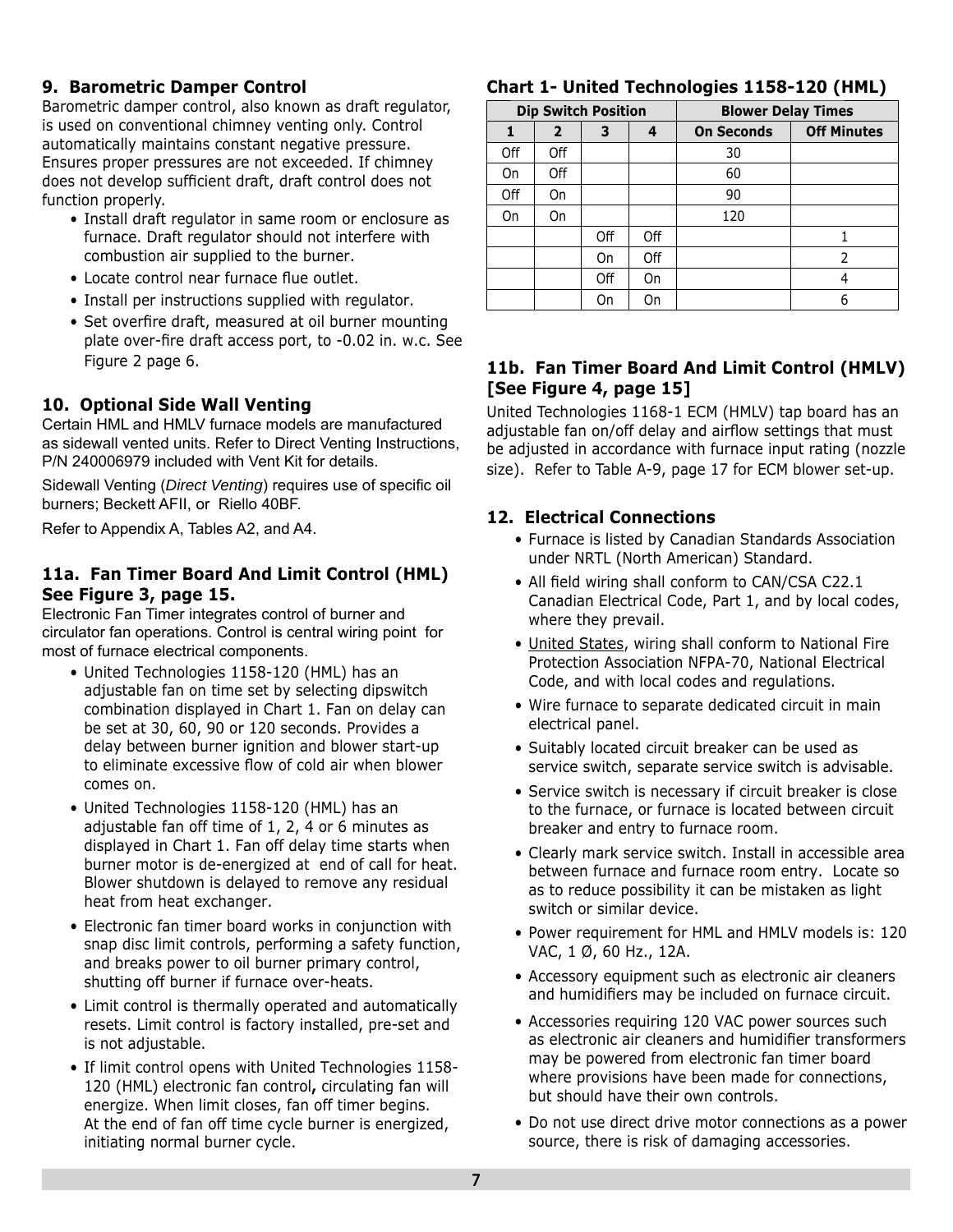- Thermostat wiring connections are shown in wiring diagrams in Appendix B. Some micro-electronic thermostats require additional controls and wiring. Refer to thermostat manufacturer's instructions.
- Locate thermostat approximately 5 feet above floor, on inside wall, and where thermostat is exposed to average room temperatures. Avoid locations where thermostat is exposed to cold drafts, heat from nearby lamps and appliances, exposure to sunlight, heat from inside wall stacks, etc.
- Adjust thermostat heat anticipator to amperage draw of heating control circuit as measured at "R" and "W" terminals of thermostat. Do not measure current with thermostat connected to the circuit. Measure amperage by connecting ammeter between two wires which connect to thermostat "R" and "W" terminals.

#### 13. Humidifier

- Humidifier is optional accessory available through most heating supplies outlets.
- Follow humidifier manufacturer's installation instructions
- Protect furnace heat exchanger from water or water droplets from humidifier.
- Do not use direct drive motor connections as source of power for 120 VAC humidifiers and humidifier transformers.

#### **14. Piping Installation**

- Install fuel system in accordance with requirements of CAN/CSA B-139, and local regulations.
- United States installation shall conform to NFPA No. 31 and local codes and authorities.
- Use only approved fuel oil tanks, piping, fittings and oil filter.
- Install oil filter as close to burner as possible.
- Refer to instructions and illustrations in oil burner and oil pump instructions shipped with the furnace.

#### **15. Oil Filter**

Install oil filter between fuel oil storage tank and oil burner. When using oil burner nozzle smaller than 0.65 U.S. Gallons Per Hour, install additional 7 to 10 micron filter as close as possible to oil burner.

#### **16. Oil Burner Nozzles**

HML and HMLV are certified for multiple firing rates, ranging from 59,000 to 96,000 Btu/h output. Furnace may be fired at ideal rate for wide range of structures by manipulating oil burner nozzle, flame retention head, and temperature rise. Refer to Table A-1 thru A-4, and furnace rating plate to determine proper combinations.

#### **17. Oil Burner Adjustment**

- Adjust burner air supply to maintain fuel to air ratio to obtain ideal combustion conditions.
- Lack of air causes "soft" and "sooty" flames, resulting in soot build-up throughout heat exchanger passages.
- Excess combustion air causes bright roaring fire and high stack temperatures resulting in poor fuel efficiency.
- HML and HMLV operate most efficiently with No. 1 smoke spot on Bacharach Scale. Dust will eventually build up on air moving components of oil burner assembly resulting in decreased air supply with potential soot build up in flue gas passageways of heat exchanger. Soot behaves as insulator and impairs good heat transfer. Stack temperature increases, and efficiency decreases. To avoid this problem, adjust the air supply to provide no more than trace smoke spot on Bacharach Scale.
- See Venting Instructions included in Vent Kits for setup details for sidewall vented furnaces.

#### NOTICE

Set up sidewall vented models to deliver zero (0) smoke.

#### NOTICE

Before operating furnace check burner alignment with combustion chamber. End cone of air tube must be centred to accommodating ring of combustion chamber. Adjust as necessary.

#### **18. Burner Electrodes**

Correct positioning of electrode tips with respect to each other, fuel oil nozzle, and burners is essential for smooth light ups and proper operation.

Refer to oil burner instructions provided with furnace and Appendix A Section A.2 in this manual for electrode specifications.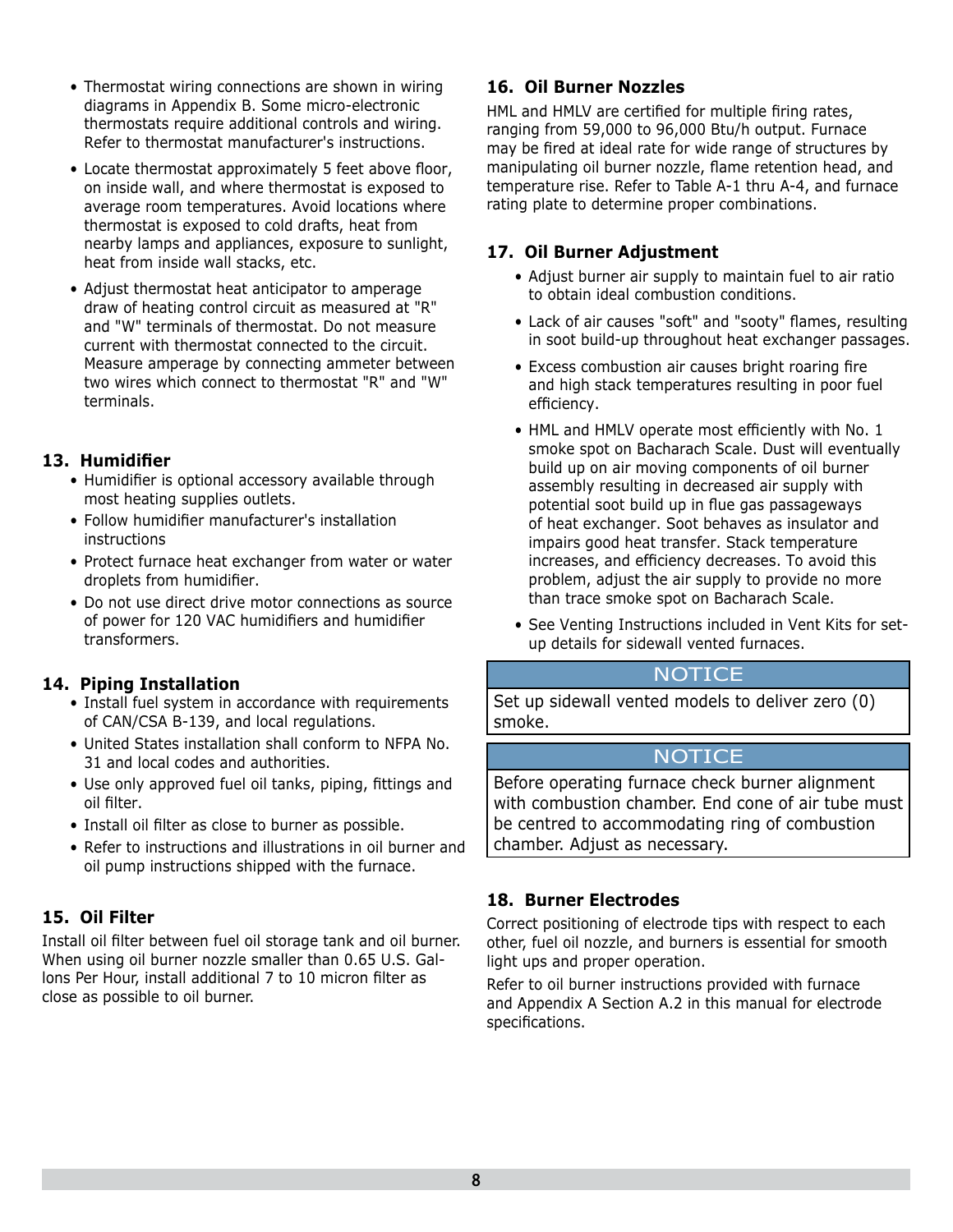#### **NOTICE**

Do not tamper with furnace controls they are sensitive. If problems persist, call your service contractor.

#### **19. Burner Primary (Safety) Control**

Furnace is equipped with primary combustion control, also referred to as burner relay or burner protector relay, which uses a cad cell located in burner housing, to monitor and control combustion.

Dust or combustion residuals can build up on lens of cad cell impairing its response to flame. Check cad cell for cleanliness and proper alignment if primary control frequently shuts down combustion.

#### **20. Combustion Chamber**

Furnace is equipped with cerafelt combustion chamber, held in place by a retaining bracket.

#### *Check the alignment of the combustion chamber and oil burner before fi ring. It is possible for the combustion chamber to shift if subjected to rough handling during transit.*

Inspect combustion chamber for damage or carbon build up whenever oil burner is removed for repairs or routine maintenance.

# **WARNING !**

Fire, burn, asphyxiation hazard. Do not start the burner unless blower access door is secured in place. Failure to follow these instructions could result in death or serious injury.

#### **21a. CIRCULATING AIR BLOWER (HML)**

- HML and HMLV furnace models are equipped with direct drive blower systems.
- HML models are equipped with PSC motors.
- HMLV models are equipped with electronically commutated motors (ECM).
- Direct drive blower speed adjustments are not normally required in properly sized extended plenum duct systems. Motor RPM and air CFM delivery will vary automatically to accommodate conditions within usual range of external static pressures typical of residential duct systems.
- Under-sized duct systems may require higher blower speed to obtain system temperature rise.
- Some older duct systems were not designed to provide static pressure. They typically feature special reducing fittings at each branch run and lack block ends on the trunk ducts. These systems may require modification to provide some resistance to the airflow to prevent over-amping of direct drive blower motor. Selecting a lower blower speed may correct this problem.
- Direct drive blower speeds are adjusted by changing "hot" wires to motor winding connections. Refer to wiring diagrams in Appendix B or wiring diagram label affixed to furnace.
- *Do not move neutral wire (normally white wire) to adjust blower speed.*
- Single blower speed for both heating and cooling modes may be used. Use a "piggy-back connector" accommodating both wires on a single motor tap.
- It is also acceptable to connect selected motor speed with a pigtail joined to both heating and cooling speed wires with a wire nut.
- Safety precaution against accidental disconnection of wires by vibration, secure wire nut and wires with few wraps of electricians tape.
- *Do not connect power leads between motor speeds. Always connect neutral wire to motor's designated neutral terminal.*
- If joining blower speed wiring is done in furnace junction box, tape off both ends of unused wire.
- *Do not use blower speed wires as source of power to accessories as electronic air cleaners and humidifi er transformers. Unused motor taps auto-generate suffi ciently high voltages to damage accessory equipment.*

### **WARNING !**

Electrical shock hazard. Turn OFF electrical power supply at service panel before opening blower access door. Failure to do so could result in death or serious injury.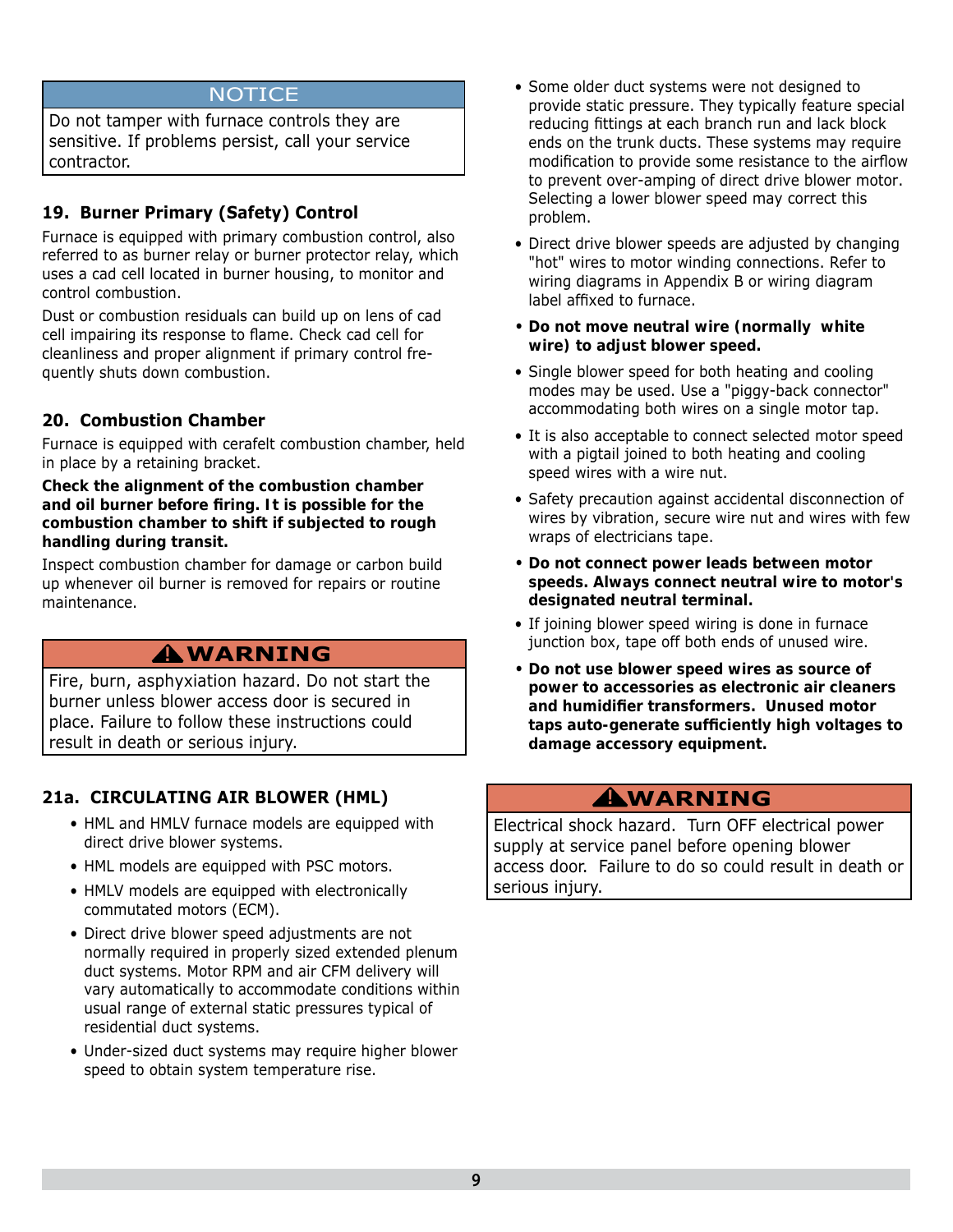#### **21b. Circulating Air Blower (HMLV)**

HMLV furnace models are equipped with electronically commutated motors (ECM).

#### **Setting Blower Speed and "ON" and "OFF" Timings**

Blower speed and on/off time delays are handled by ECM motor programming and are set via dipswitches per Table A-9 on page 17. Heating airflow rate is SW1 and on/off delay is SW4, both are set according to firing rate. Cooling airflow rate is SW2 and if used is set according to installed cooling capacity. SW3 can be used to adjust airflow rate by (+) or (-) 15%. Features of this ECM variable speed motor are that it will deliver a constant airflow within a wide range of external static pressures, and also includes:

- **Soft Start:** ECM will slowly ramp up to required operating speed. In heating cycle allows heat exchanger to reach operating temperature before set heat speed, minimizes noise and increases comfort.
- **Soft Stop:** At end of heating cycle, ECM will slowly ramp down. Allows increased energy efficiency and reduced noise levels.
- **Dehumidification:** Dehumidification feature is programmed into the variable speed motor. At start of each cooling cycle, variable speed motor will run at 82% of rated airflow for 7.5 minutes. After 7.5 minutes has elapsed, motor will increase to 100% of rated airflow. Used to provide dehumidification and improve system efficiency.
- **Continuous Fan Operation:** When thermostat continuous fan (G) switch is on without call for heating or cooling, indoor fan is immediately energized up to 50% of cooling speed. Allows continuous circulation of air between calls for heating or cooling. If call for heat (W) or cool (Y) occurs during continuous fan, blower remains energized.

#### **22. Maintenance And Service**

#### **Routine Maintenance By Home Owner**

- Arrange for professional servicing of furnace by the service or installation contractor annually.
- Homeowner is to maintain air filter or filters. A dirty filter can cause furnace to over-heat, fail to maintain indoor temperature during cold weather, increase fuel consumption and cause component failure.
- Inspect, clean or replace filter monthly.
- Furnace is supplied with semi-permanent type filter. If filter is damaged, replace with filters of same size and type.
- During monthly filter inspection, inspect general condition of furnace. Watch for signs of oil leaks in vicinity of oil burner, soot forming on any external part of furnace, soot forming around joints in vent pipe, etc. If any of these conditions are present, please advise your service or installation contractor.

#### **Annual Service By Contractor**

#### **NOTICE**

Combustion chamber (firepot) is fragile. Use care when inspecting and cleaning this area

• Inspect heat exchanger periodically and clean if necessary.

# **WARNING !**

Electrical shock hazard. Turn OFF electrical power supply at service panel before service or maintenance Failure to do so could result in death or serious injury.

- If cleaning is necessary, shut off oil supply, shut off power to the furnace and remove burner.
- Use stiff brush with wire handle, brush off scale and soot from inside drum and flue pipe.
- Clean radiator, remove clean-out cap screws. Remove caps carefully to avoid tearing gaskets.
- Wire brush can be used to loosen dirt and debris on the inside surfaces of radiator. Clean out all accumulated dirt, soot and debris with a wire handled brush and an industrial vacuum cleaner.
- Before replacing clean-out caps, inspect gaskets. If gaskets are broken, remove remnants and replace with new gaskets.
- Blower motor is factory oiled and permanently sealed. *Do not lubricate.* Excess oil causes premature electric motor failure.
- Inspect blower fan. Clean if necessary.
- Oil Burner Maintenance: Follow oil burner manufacturer instructions.
- Change oil burner nozzle and oil filter annually.
- Clean and inspect venting system for signs of deterioration. Replace pitted or perforated vent pipe and fittings.
- Barometric damper should open and close freely.
- Check electrical connections to ensure tight connections. Safety controls such as the high limit controls should be tested for functionality.
- Check fan control to ensure fan on and off delay function continues to start and stop blower fan at optimal settings.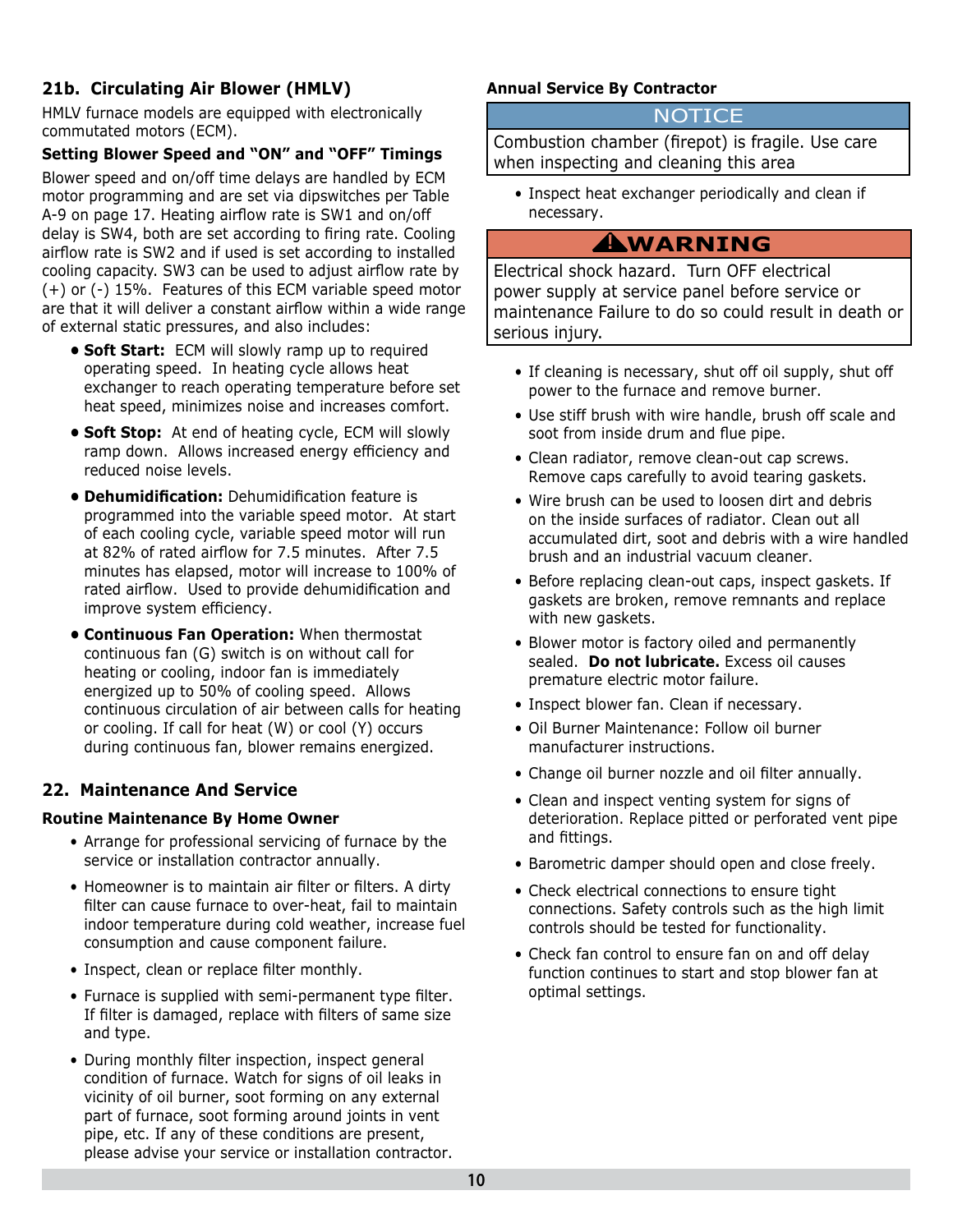# **WARNING !**

- Fire, burn, explosion, asphyxiation hazard.
- Do not start burner when excess oil has accumulated, furnace is full of vapor, or combustion chamber is very hot.
- Do not burn garbage or paper in furnace.
- Do not leave paper or rags around furnace.

Failure to follow these instructions could result in death or serious injury.

#### **23. OPERATING INSTRUCTIONS (HML)**

#### **Before Lighting**

- **1.** Open all supply and return air registers and grilles.
- **2.** Open all valves in oil pipes.
- **3.** Turn on electric power supply

#### **To Light Unit**

- **1.** Set thermostat above room temperature to call for heat. Burner should start. It may be necessary to press RESET button on primary combustion control relay.
- **2.** There is a fan on time delay before circulating fan is energized. United Technologies 1158-120 has adjustable fan on time set by selecting dipswitch combination displayed in Chart 1. Fan on delay can be set at 30, 60, 90 or 120 seconds.
- **3.** Set the thermostat below room temperature. Oil burner stops.
- **4.** Air circulation blower continues to operate until time off setting selected on electronic fan timer control times out. United Technologies 1158-120 has adjustable fan off time of 1, 2, 4 or 6 minutes. Fan timer control adjustments may be altered if air at room registers is high upon blower start up or shutdown.
- **5.** Restore thermostat setting to comfortable temperature.

#### **To Shut Down Unit**

- **1.** Set thermostat to lowest possible setting.
- **2.** Set manual switch (if installed) in electrical power supply line to "OFF".

#### **24. Operating Instructions (HMLV) Before Lighting**

- **1.** Open all supply and return air registers and grilles.
- **2.** Open all valves in oil pipes.
- **3.** Turn on electric power supply.

#### **To Light Unit**

- **1.** Set thermostat above room temperature to call for heat. Burner should start. It may be necessary to press RESET button on primary combustion control relay.
- **2.** There is a fan on time delay before circulating fan is energized. United Technologies 1168-1 has adjustable fan on/off time delay programmed into ECM motor, and is set by selecting SW4 DIP switch combination displayed in Table A-9 page 17. Adjust Fan on/off delay according to input (nozzle size).
- **3.** Set thermostat below room temperature. Oil burner stops.
- **4.** Air circulation blower continues to operate until blower off delay setting programmed into ECM motor times out.
- **5.** Restore thermostat setting to comfortable temperature.

#### **NOTICE**

If furnace is to be shut down for extended period of time, close oil supply valve to burner.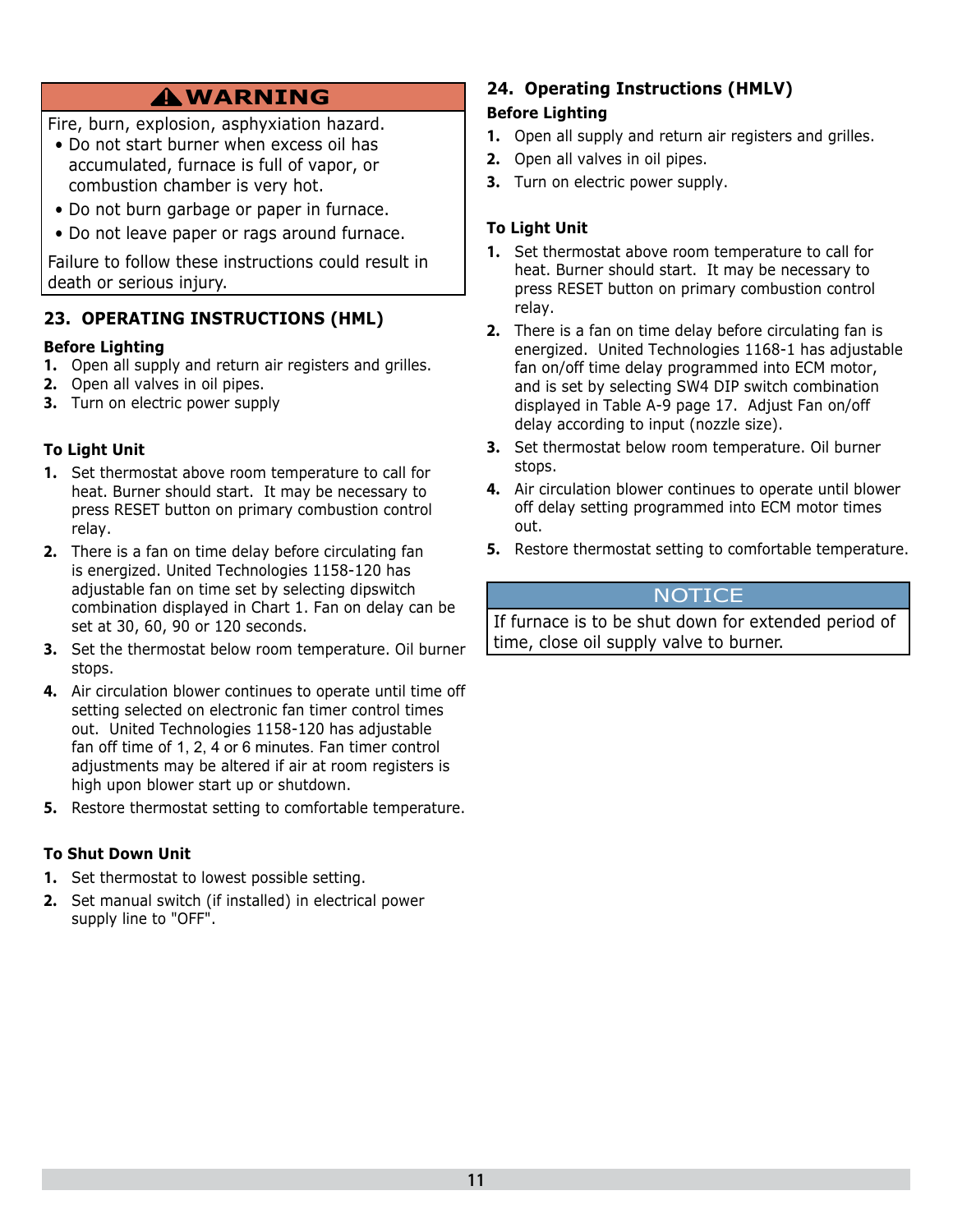#### **APPENDIX A - CHECK OUT AND ADJUSTMENTS**

#### **Check out and adjustments**

HML and HMLV furnaces may be used with following oil burners.

Beckett AF, and Riello 40F oil burners are for applications using indoor air for combustion only.

Sidewall venting applications utilizing outdoor air for combustion, use Beckett AFII or Riello 40BF (Balanced Flue) oil burners only.

#### **Table A-1 Beckett AF Oil Burner Set-Up**

|                              |                                |                               | <b>Beckett AF Series Oil Burners</b><br>(For use with chimney vented units only) |                                |                  |                |                               |
|------------------------------|--------------------------------|-------------------------------|----------------------------------------------------------------------------------|--------------------------------|------------------|----------------|-------------------------------|
| <b>Furnace</b><br>Model      | <b>Output</b><br><b>BTU/Hr</b> | <b>Burner</b><br><b>Model</b> | <b>Delavan</b><br><b>Nozzle</b>                                                  | <b>Pump</b><br><b>Pressure</b> | <b>Flow Rate</b> | Head $1$       | <b>Static</b><br><b>Plate</b> |
| HML-60C2 <sup>2</sup>        | 59,000                         | AF76BNHS                      | $0.50 / 80^{\circ}$ A                                                            | $100$ PSIG                     | $0.50$ usgph     | F <sub>3</sub> | $3 - \frac{3}{8}$ in.         |
| <b>HMLV-60C2<sup>2</sup></b> |                                |                               |                                                                                  |                                |                  |                |                               |
| <b>HML-80C2</b>              | 76,000                         | AF76BNHS                      | $0.65 / 80^{\circ}$ A                                                            | $100$ $PSiG$                   | $0.65$ USGPH     | F3             | $3 - \frac{3}{8}$ in.         |
| <b>HMLV-80C2</b>             |                                |                               |                                                                                  |                                |                  |                |                               |
| <b>HML-90C2</b>              | 85,000                         | AF76BNHS                      | $0.75/80^{\circ}$ A                                                              | $100$ $PSiG$                   | $0.75$ USGPH     | F3             | $3 - \frac{3}{8}$ in.         |
| <b>HMLV-90C2</b>             |                                |                               |                                                                                  |                                |                  |                |                               |
| <b>HML-100C2</b>             |                                | AF76BNHS                      | $0.85 / 70^{\circ}$ A                                                            | $100$ $PSiG$                   | $0.85$ USGPH     | F3             | $3 - \frac{3}{8}$ in.         |
| <b>HMLV-100C2</b>            | 96,000                         |                               |                                                                                  |                                |                  |                |                               |

<sup>1</sup> Head is shielded by ceramic insulator.

 $2$  Low Firing Rate Baffle required when using 0.50-gallon nozzle.

#### **Table A-2 Beckett AFII Oil Burner Set-Up**

|                             |                         |                               | <b>Beckett AFII Series Oil Burners</b><br>(For use with sidewall vented units with outdoor combustion air,<br>or chimney vented units with indoor air for combustion) |                                |                  |                 |
|-----------------------------|-------------------------|-------------------------------|-----------------------------------------------------------------------------------------------------------------------------------------------------------------------|--------------------------------|------------------|-----------------|
| <b>Furnace Model</b>        | Output<br><b>BTU/Hr</b> | <b>Burner</b><br><b>Model</b> | <b>Delavan</b><br><b>Nozzle</b>                                                                                                                                       | <b>Pump</b><br><b>Pressure</b> | <b>Flow Rate</b> | Head            |
| HML-60CB2U2<br>HMLV-60CB2U2 | 65,000                  | AFII-85                       | $0.50 / 60^{\circ}$ A                                                                                                                                                 | $145$ PSIG                     | $0.55$ USGPH     | FB <sub>0</sub> |
| HML-80CB2U2<br>HMLV-80CB2U2 | 77,000                  | <b>AFII-85</b>                | $0.60 / 60^{\circ}$ A                                                                                                                                                 | $115$ PSIG                     | $0.65$ USGPH     | FB <sub>3</sub> |
| HML-90CB2U2<br>HMLV-90CB2U2 | 88,000                  | <b>AFII-85</b>                | $0.70/60^{\circ}$ A                                                                                                                                                   | $115$ PSIG                     | $0.75$ USGPH     | FB <sub>3</sub> |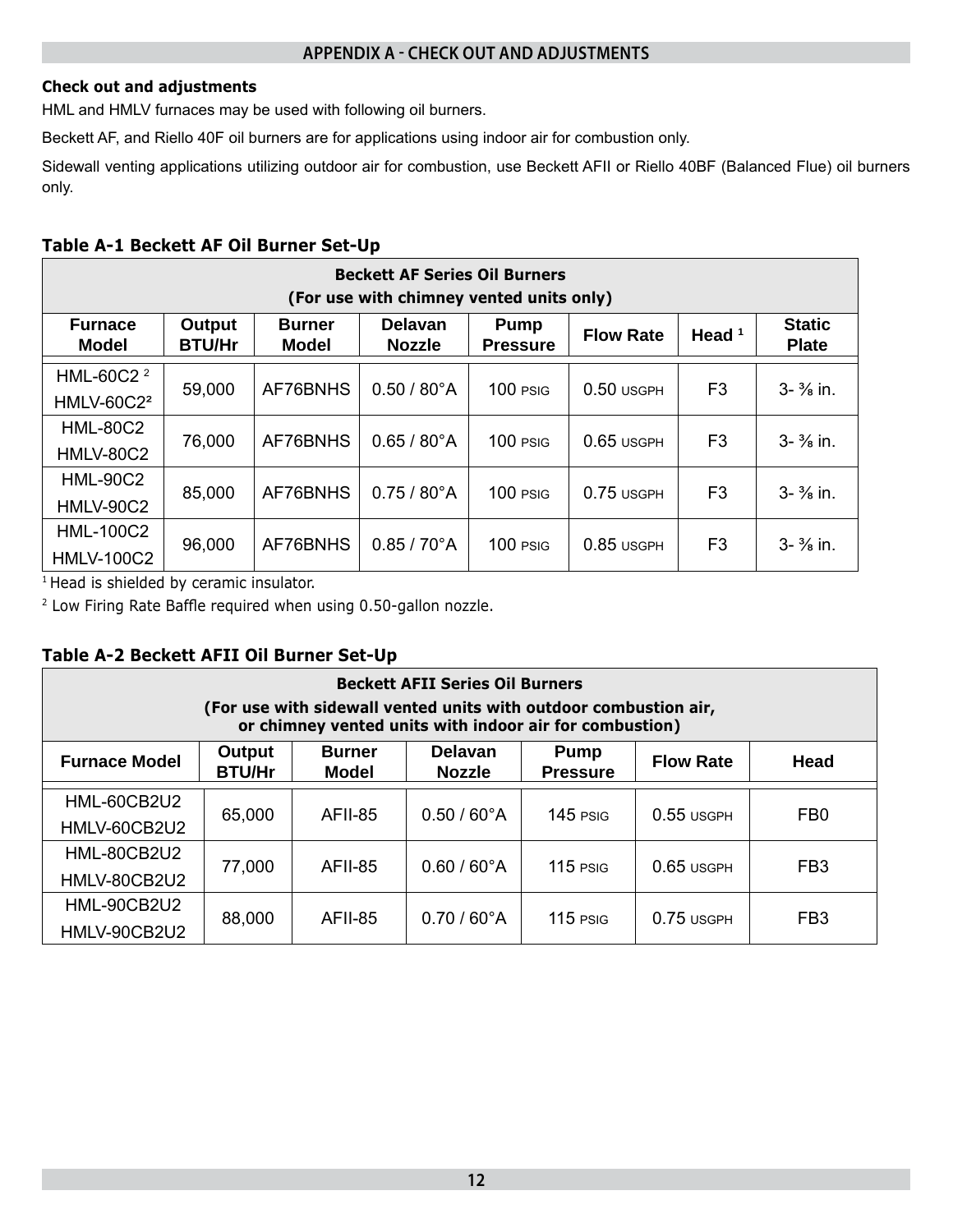#### **APPENDIX A - CHECK OUT AND ADJUSTMENTS**

#### **Table A-3 Riello 40F Series Oil Burner Set-Up**

|                      |                         |                               | <b>Riello 40F Series Oil Burners</b> |                                |                  |                 |                                     |
|----------------------|-------------------------|-------------------------------|--------------------------------------|--------------------------------|------------------|-----------------|-------------------------------------|
|                      |                         |                               | (For use with chimney vented units)  |                                |                  |                 |                                     |
| <b>Furnace Model</b> | Output<br><b>BTU/Hr</b> | <b>Burner</b><br><b>Model</b> | <b>Delavan Nozzle</b>                | <b>Pump</b><br><b>Pressure</b> | <b>Flow Rate</b> | <b>Air Gate</b> | <b>Turbulator</b><br><b>Setting</b> |
| HML-60CRF2           |                         |                               |                                      |                                |                  |                 |                                     |
| HMLV-60CRF2          | 60,000                  | 40F3                          | $0.50 / 60^{\circ}$ W                | $105$ PSIG                     | $0.50$ usgph     | 2.6             | 1.0                                 |
|                      |                         |                               |                                      |                                |                  |                 |                                     |
| HML-80CRF2           | 77,000                  | 40F3                          | $0.60 / 60^{\circ}$ W                | $115$ PSIG                     | $0.65$ USGPH     | 2.6             | 1.5                                 |
| HMLV-80CRF2          |                         |                               |                                      |                                |                  |                 |                                     |
| HML-90CRF2           |                         |                               |                                      |                                |                  |                 |                                     |
| HMLV-90CRF2          | 87,000                  | 40F3                          | $0.65 / 60^{\circ}$ W                | 135 PSIG                       | $0.75$ USGPH     | 3.6             | 2.0                                 |

#### **Table A-4 Riello Balanced Flue (40BF) Burner Set-Up**

|                             |                         |                        | <b>Riello 40BF Balanced Flue Series Oil Burners</b><br>(For use with sidewall vented units using outdoor combustion air) |                                |                  |                                     |
|-----------------------------|-------------------------|------------------------|--------------------------------------------------------------------------------------------------------------------------|--------------------------------|------------------|-------------------------------------|
| <b>Furnace Model</b>        | Output<br><b>BTU/Hr</b> | <b>Burner</b><br>Model | Delavan<br><b>Nozzle</b>                                                                                                 | <b>Pump</b><br><b>Pressure</b> | <b>Flow Rate</b> | <b>Turbulator</b><br><b>Setting</b> |
| HML-60CRBU2<br>HMLV-60CRBU2 | 61,000                  | 40BF3                  | $0.50 / 60^{\circ}$ W                                                                                                    | $105$ PSIG                     | $0.50$ usgph     | 1.0                                 |
| HML-80CRBU2<br>HMLV-80CRBU2 | 77,000                  | 40BF3                  | $0.60 / 60^{\circ}$ W                                                                                                    | $115$ PSIG                     | $0.65$ usgph     | 1.5                                 |
| HML-90CRBU2<br>HMLV-90CRBU2 | 88,000                  | 40BF3                  | $0.65 / 60^{\circ}$ W                                                                                                    | $135$ PSIG                     | $0.75$ USGPH     | 2.0                                 |

**NOTE**: Air gate setting may vary for sidewall vented units where air gate must be adjusted to achieve zero smoke.

#### **A.1 OIL BURNER AIR ADJUSTMENT**

Consult oil burner instructions provided in furnace documents envelope for specific information concerning burner adjustments, operation and troubleshooting.

#### **Beckett AF Burner (Chimney Vent)**

Adjust air shutter by loosening locking screws. Moving air shutter, and if necessary, bulk air band.

#### **Beckett AFII Burner (Direct Vent)**

Adjust burner air supply. Loosen locking screw located on black dial to right of burner. Turn black dial clockwise to increase combustion air and counter-clockwise to decrease combustion air. Re-tighten locking screw after obtaining proper setting.

#### **Riello 40F3 Burner (Chimney Vent)**

Combustion air is adjusted by removing burner cover. Loosen screws that secure air adjustment plate. Move adjusting plate to either increase or decrease combustion air. When proper air setting is achieved, retighten fixing screws.

#### **Riello 40BF3 Burner (Direct Vent)**

Combustion air can be adjusted with burner cover on. Remove plastic cover on top right hand side of burner cover. With phillips head screw driver, turn adjustment screw clockwise to increase combustion air or counterclockwise to decrease combustion air. When combustion air is set, re-insert plastic cover.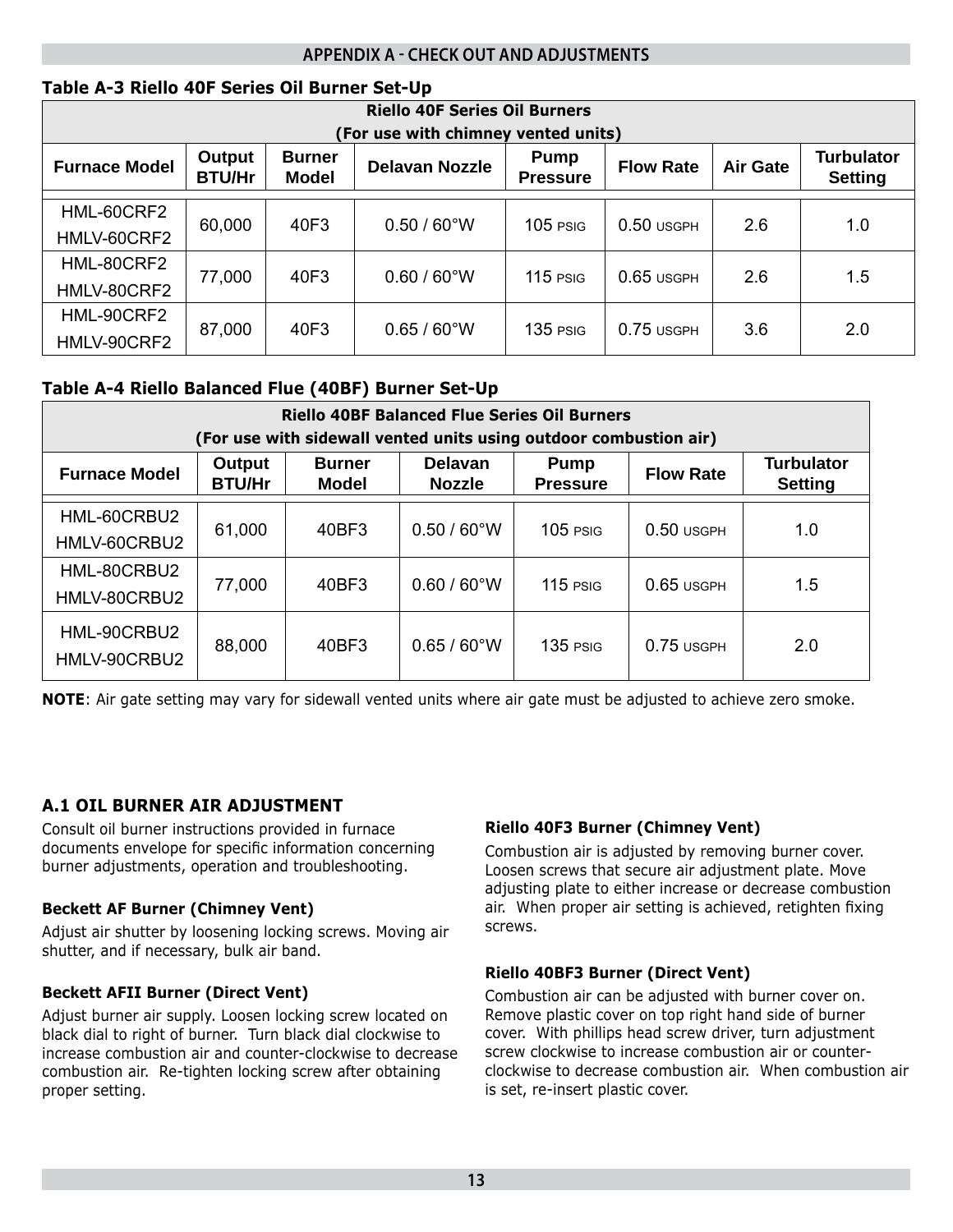#### **A.2 Burner Electrodes**

Adjustment of electrode tips with respect to each other, nozzle, burner head is very important to ensure smooth start-ups and to permit efficient combustion.

#### **Beckett AF and AFII Burners**

- Electrode gap: 5/32 inch.
- Distance above horizontal center-line: 5/16 inch. Older instruction sheets specify 7/16 inch. Current specification is 5/16 inch.
- Distance ahead of nozzle: 1/16 inch.
- "Z" dimension, distance from front of end cone (head) to face of nozzle should be 1-1/8 inches. If ceramic head is used, distance from end cone to nozzle face is increased to 1-3/8 inches.

#### **Riello 40F, & BF Burners**

- Electrode gap: 5/32 inch.
- Distance above horizontal center-line: 13/64 inch.
- Distance ahead of nozzle: 5/64 to 7/64 inch.

#### **A.3 Start Up**

Use following instructions to set the burner:

- **1.** Shut off electrical power to the furnace.
- **2.** Install oil pressure gauge to pressure port on oil pump. (Refer to oil pump specification sheet included with burner instructions).
- **3.** Restore electrical power to furnace.
- **4.** Start furnace and bleed all air from fuel oil lines.
- **5.** Close purge valve and fire the unit.
- **6.** Allow furnace to warm up to normal operating temperatures. During this time, set pump pressure in accordance with data provided in Appendix A, Table A-1 thru A-4.
- **7.** *Chimney vented units* Drill 1/4" test port in venting between furnace flue outlet and draft regulator (barometric damper) to take smoke readings.
- **8.** *Sidewall vented units* Do not drill. Use test port in the supplied appliance connector to take smoke readings.
- **9.** When furnace has reached "*steady state*" (after approximately 10 minutes). Set combustion air damper to get TRACE of smoke for chimney vented units and ZERO smoke for sidewall vented units.
- **10.** Check system temperature rise. *Temperature rise is the difference between return air temperature measured at a point near return air inlet, and supply air temperature measured near furnace outlet*.

System temperature rise is listed on furnace rating plate. If temperature rise is too high, airflow must be increased. If temperature rise is too low, slow fan down.

- **11.** After air adjustments have been completed, recheck the overfire draft at test port on burner mounting plate shown in Figure 2. Overfire draft should be adjusted to -0.02 inches w.c.
- **12.** Turn burner off. Observe duct thermometer in supply air stream, note temperature blower fan stops. Fan adjustments can be made by moving dipswitch settings on timer control board for fan off delay.
- **13.** Check operation of limit switch.
	- A. Shut off power to furnace.
	- B. Temporarily remove neutral wire from PSC blower motor or remove 5 pin power connector from ECM blower motor. Isolate AC line voltage pins on 5 pin power connector with electrical tape to prevent electric shock hazard.
	- C. Restore electrical power to furnace.
	- D. Set thermostat above room temperature.
	- E. After three or four minutes of burner operation, limit control should turn burner off.
	- F. When limit function test is complete, shut off electrical power to furnace, replace neutral wire to PSC blower motor or 5 pin power connector to ECM blower motor. Restore power.
	- G. Blower fan will start up immediately. Once temperature has dropped and limit control has reset, fan will operate until fan off time is reached.
	- H. Oil burner will resume operation and continue until thermostat is satisfied.
	- I. Restore thermostat setting to comfortable temperature.
- **14.** Set heat anticipator adjustment in thermostat (if so equipped), by removing "R" or "W" wire to thermostat. Read amperage draw between the two wires. Failure to remove one of the wires from thermostat while performing this test could burn out heat anticipator. Set heat anticipator to amperage measured.
- **15.** Run furnace through at least three full cycles before leaving the installation, to ensure all controls are operating properly.
- **16.** Check all joints in any positive pressure venting system for leaks before leaving the installation site

#### **A.4 Special Instructions For Units Equipped With Riello Burners**

Riello specifications are listed in Tables A-1 and A-4. Consult Riello Installation Instructions supplied with Burner for specific information concerning burner adjustments, operation, and trouble-shooting.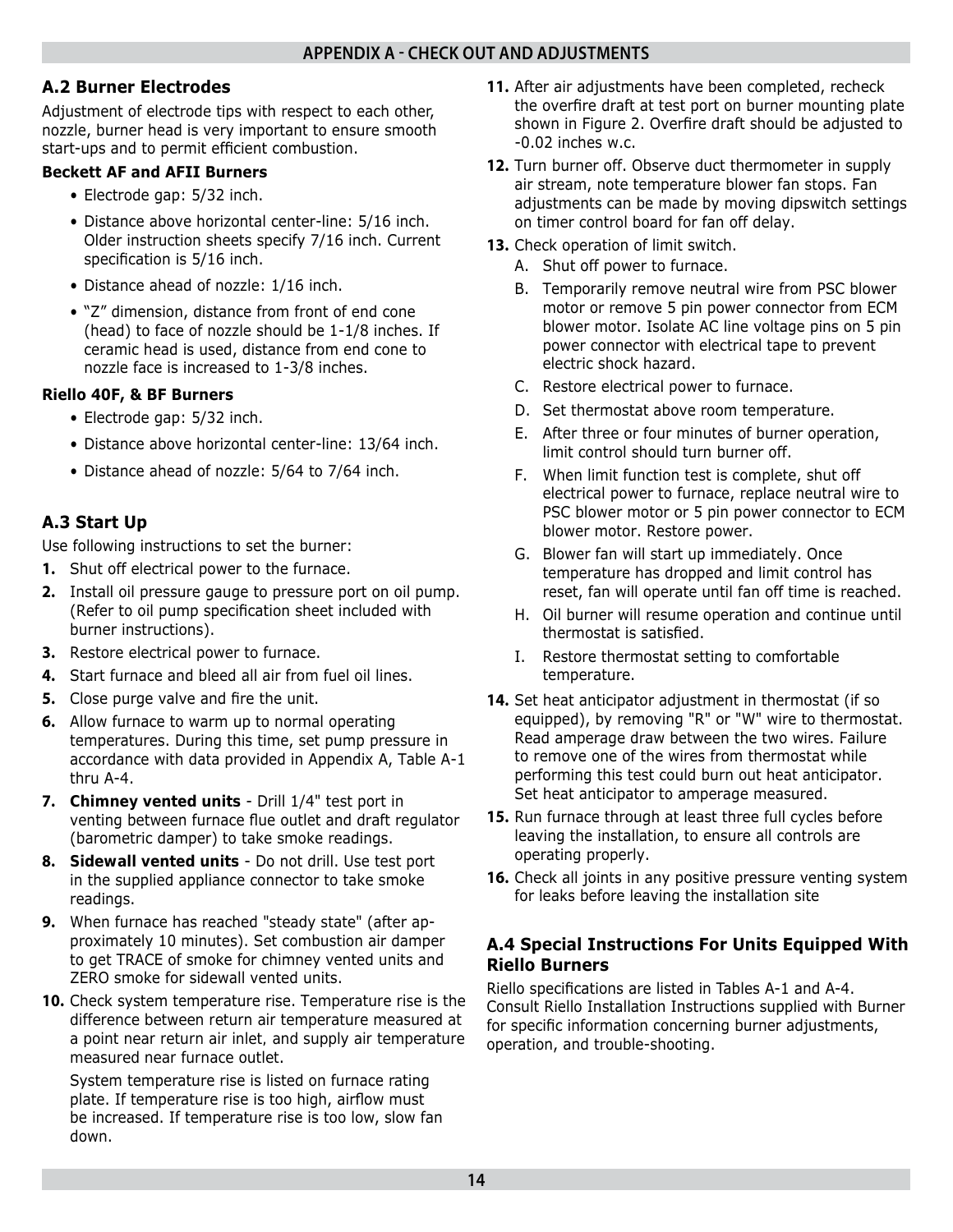#### **APPENDIX A - CHECK OUT AND ADJUSTMENTS**

#### **A.5 Final Check Out**

Verify all safety devices and electrical components have been set for normal operation.

Verify all electrical connections are tight and wiring is secure.

Verify homeowner is informed and understands:

Where circuit breaker or fuse is located in main electrical panel.

Where furnace switch is located, and switch "on" and "off" positions if not obvious.

Where oil shut-off valve from oil storage tank is located. Thermostat operation, and other related accessories.

How to operate manual reset button on primary control, and when not to push the reset button.

How and where to visually inspect venting system for leaks or other problems.

How to inspect, clean and replace air filter, and other homeowner maintenance procedures.

Who to call for emergency service and routine annual service.

#### **FIGURE 3: UNITED TECHNOLOGIES 1158-120 FAN TIMER BOARD (HML)**



**FIGURE 4: UNITED TECHNOLOGIES 1168-1 ECM TAP BOARD (HMLV)**

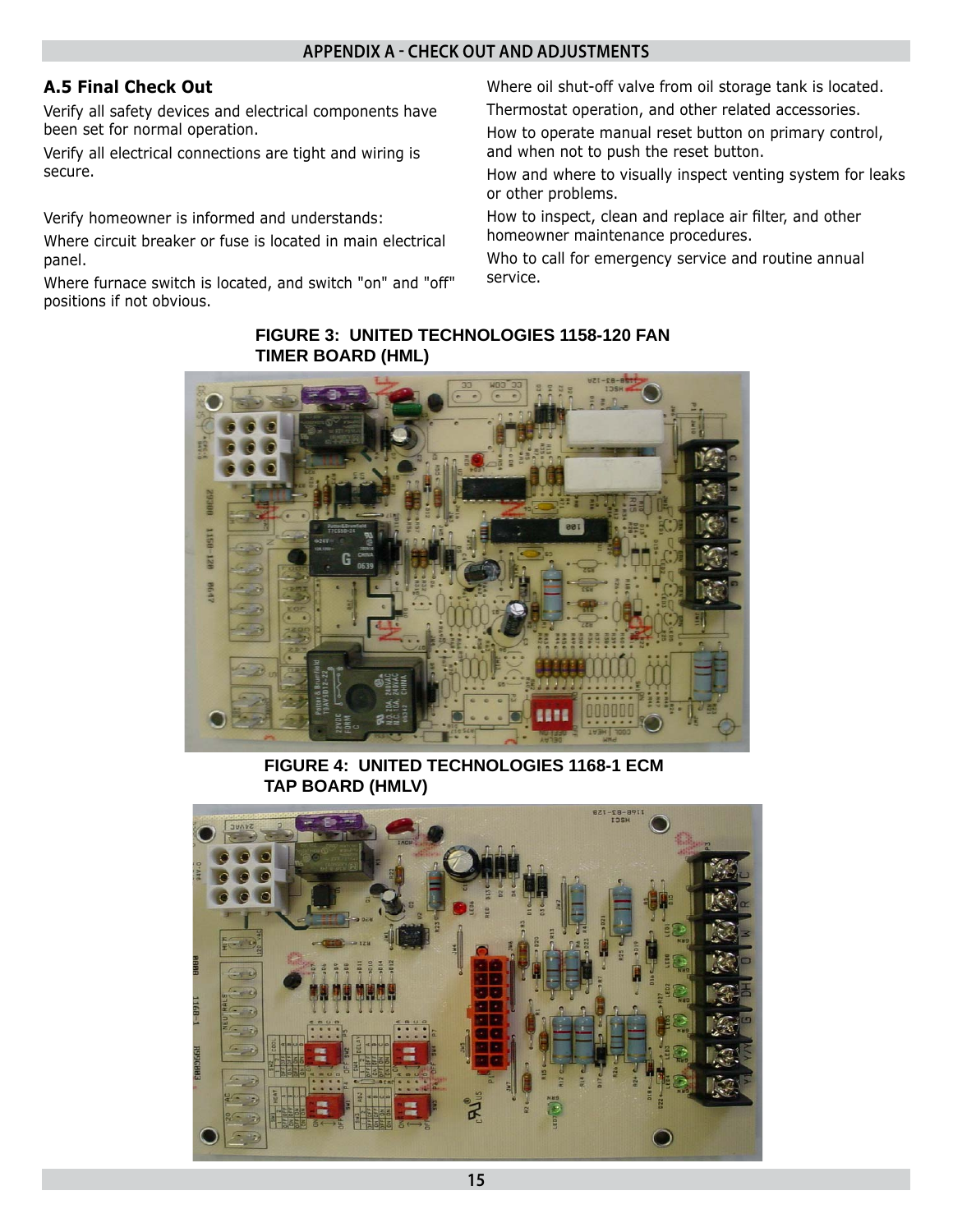|                         |                      | <b>CFM Range</b> | $690 - 1500$ | $690 - 1500$ | $690 - 1500$ | $690 - 1500$ |
|-------------------------|----------------------|------------------|--------------|--------------|--------------|--------------|
| <b>Cooling Capacity</b> |                      | Power            | $1/2$ HP     | 1/2 HP       | 1/2 HP       | 1/2 HP       |
|                         |                      | Tons             |              |              |              |              |
|                         |                      | <b>Motor</b>     | $1/2$ HP     | 1/2 HP       | $1/2$ HP     | $1/2$ HP     |
|                         | 0.50 in. w.c.        | Speed            | Med-Low      | Med-High     | -<br>도구<br>エ | High         |
| Blower Set-Up           | ن<br>خ               | Motor            | $1/2$ HP     | 1/2 HP       | 1/2 HP       | 1/2 HP       |
|                         | $0.20$ in.           | <b>Speed</b>     | $\geq$       | Med-Low      | Med-High     | Med-High     |
|                         | Blower               |                  | $-00 - 10$   | $-00 - 10$   | 100-10T DD   | 100-10T DD   |
|                         | <b>Furnace Model</b> |                  | HML-60       | HML-80       | HML-90       | HML-100      |

**Table A-6 Direct Drive Blower Set-Up PSC Motor**

Table A-6 Direct Drive Blower Set-Up PSC Motor

# Table A-7 Direct Drive Blower Characteristics PSC Motor **Table A-7 Direct Drive Blower Characteristics PSC Motor**

|                  |                  |          |           |             |                  |      |      | <b>CFM</b>                             |      |      |
|------------------|------------------|----------|-----------|-------------|------------------|------|------|----------------------------------------|------|------|
| Furnace<br>Model | Blower           | Motor HP | Motor FLA | 占           | Speed            |      |      | External Static Pressure - Inches w.c. |      |      |
|                  |                  |          |           |             |                  | 0.20 | 0.30 | 0.40                                   | 0.50 | 0.60 |
|                  |                  |          |           |             | 틟                | 1741 | 1651 | 1556                                   | 1476 | 1369 |
|                  |                  |          |           |             | Med-High         | 1557 | 1497 | 1434                                   | 1369 | 1278 |
| SO - 100         | $-00 - 101 - 00$ | $1/2$ HP | <b>이</b>  | <b>60°F</b> | Med-Low          | 1063 | 1051 | 1037                                   | 1037 | 1011 |
|                  |                  |          |           |             | $\sum_{i=1}^{n}$ | 697  | 697  | 687                                    | 672  | 646  |
| 16               |                  |          |           |             |                  |      |      |                                        |      |      |

# Table A-8 Direct Drive Blower Characteristics ECM Motor **Table A-8 Direct Drive Blower Characteristics ECM Motor**

|                  | Cooling              | 0.5 inches w.c.         | $600 - 1200$ |            |
|------------------|----------------------|-------------------------|--------------|------------|
| <b>CFM RANGE</b> | Heating              | 0.38 - 0.48 inches w.c. | $625 - 1500$ |            |
|                  |                      | Continuous<br>Fan       | 445 - 605    |            |
|                  | ۵                    |                         | 60°F         |            |
|                  |                      |                         | 7.7          |            |
|                  | Motor HP   Motor FLA |                         | /2 HP ECM    |            |
|                  | <b>Blower</b>        |                         | $100 - 107$  |            |
|                  | Furnace<br>Model     |                         | <b>NINH</b>  | $60 - 100$ |

# **TIP**

Formulas will assist with design of duct-work and determination of air flow delivery. Formulas will assist with design of duct-work and determination of air flow delivery. System Temperature Rise  $(\Delta T)$  = Bonnet Output / (1.085 x CFM) **System Temperature Rise (**∆**T) = Bonnet Output / (1.085 x CFM)**CFM = Bonnet Output / (1.085 x System Temperature Rise  $(\Delta T)$ **CFM = Bonnet Output / (1.085 x System Temperature Rise (**∆**T)**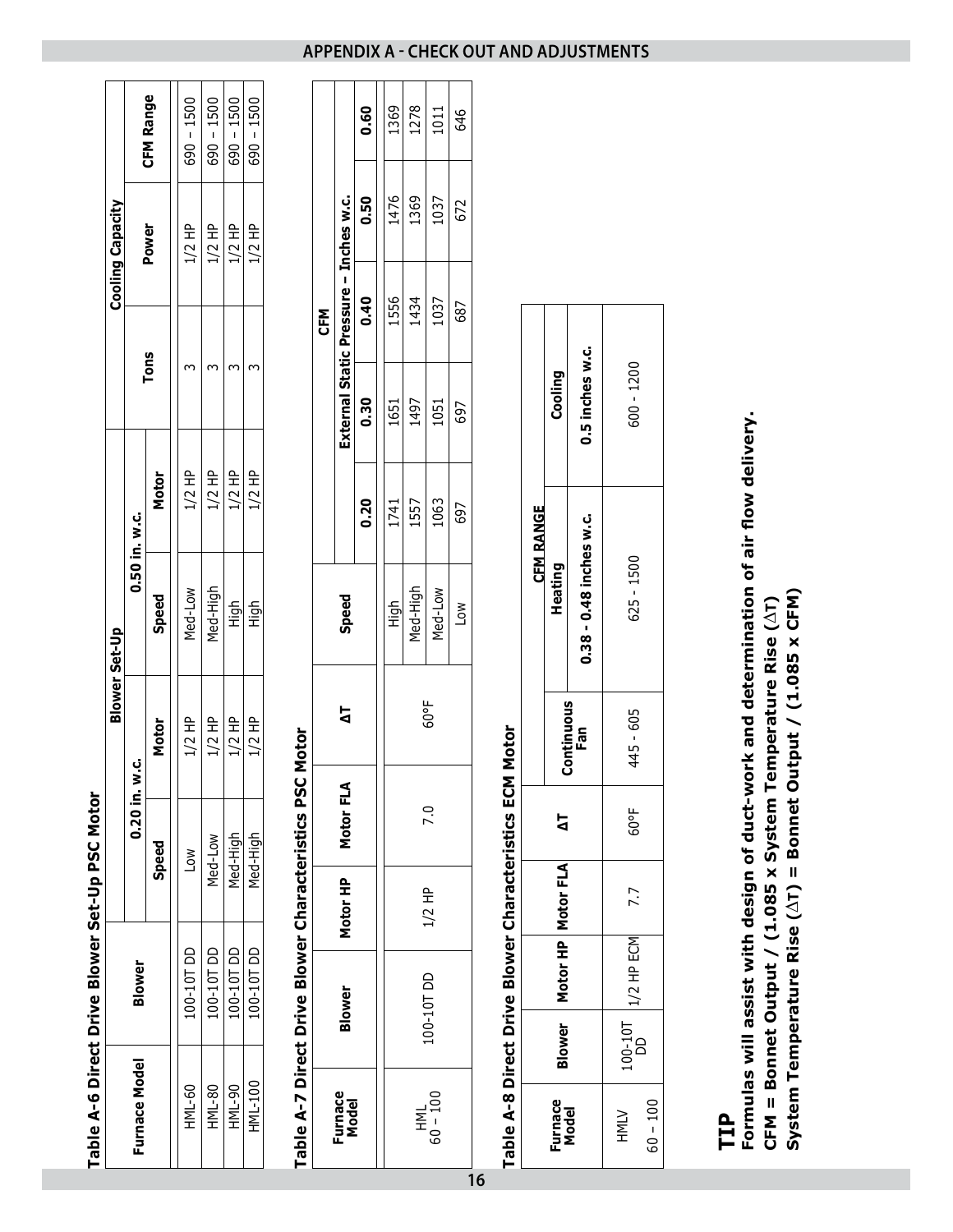

For Input 0.50 USGPH TO 0.85 USGPH **For Input 0.50 USGPH TO 0.85 USGPH** Dip Switch Adjustment Chart **Dip Switch Adjustment Chart**

|                   | AC Size                    | (TON) |         |      |         |      |
|-------------------|----------------------------|-------|---------|------|---------|------|
|                   | <b>POS.</b>                |       |         |      |         |      |
|                   | <b>DIP Switch Position</b> |       | in<br>C |      |         |      |
| <b>SW2 - COOL</b> |                            |       | i<br>C  |      | ii<br>C |      |
|                   |                            |       |         |      |         |      |
|                   |                            |       |         |      |         |      |
|                   | <b>TNPUT</b>               | Hdow  | 0.65    | 0.85 | 0.75    | 0.50 |
|                   | <b>POS.</b>                |       |         |      |         |      |
| $SW1 - HEM$       | <b>DIP Switch Position</b> |       | 齿       | ₽F   |         |      |

| <b>SW3 - ADJUST</b> | <b>POS.</b> |            | SW4 - DELAY         |        | <b>POS.</b> |              |
|---------------------|-------------|------------|---------------------|--------|-------------|--------------|
|                     |             | <b>NEC</b> | DIP Switch Position |        |             | <b>UNANT</b> |
|                     |             |            |                     |        |             | <b>ASSE</b>  |
|                     |             | ഉ്റ        | 造                   | t<br>C |             |              |
|                     |             | $4 + 15%$  |                     |        |             | 185          |
|                     |             | $(-)15%$   | 造                   |        |             | ) 75         |
|                     |             |            |                     |        |             | 0.50         |

**17**

|                   | AC Size                    | (TON) |         |           |   |  |
|-------------------|----------------------------|-------|---------|-----------|---|--|
|                   | <b>POS.</b>                |       |         |           |   |  |
|                   |                            |       | it<br>C | 出口        |   |  |
| <b>SW2 - COOL</b> | <b>DIP Switch Position</b> |       | 進       | $\approx$ | 풀 |  |

|                    | <b>Hasan</b><br><b>TNPUT</b> | 0.65   | 0.85   | 0.75           | 0.50           |
|--------------------|------------------------------|--------|--------|----------------|----------------|
|                    | <b>POS.</b>                  |        |        |                |                |
|                    |                              | J⊭     | 巴<br>C | $\overline{5}$ | $\overline{5}$ |
| <b>SW4 - DELAY</b> | <b>DIP Switch Position</b>   | 巴<br>C | ă      | UFF            | š              |



# **NOTE:**

# SW1 (HEAT) AND SW4 (DELAY) DIP SWITCHES MUST BOTH BE ADJUSTED ACCORDING TO INPUT (NOZZLE SIZE). **SW1 (HEAT) AND SW4 (DELAY) DIP SWITCHES MUST BOTH BE ADJUSTED ACCORDING TO INPUT (NOZZLE SIZE).** SW2 (COOL): 1 TON is approximately equal to 400 CFM **SW2 (COOL): 1 TON is approximately equal to 400 CFM**

SW3 (ADJUST): (Heating Mode) Increase OR decrease temperature rise respectively **SW3 (ADJUST): (Heating Mode) Increase OR decrease temperature rise respectively**

(Cooling Mode) Increase OR decrease CFM respectively  **(Cooling Mode) Increase OR decrease CFM respectively**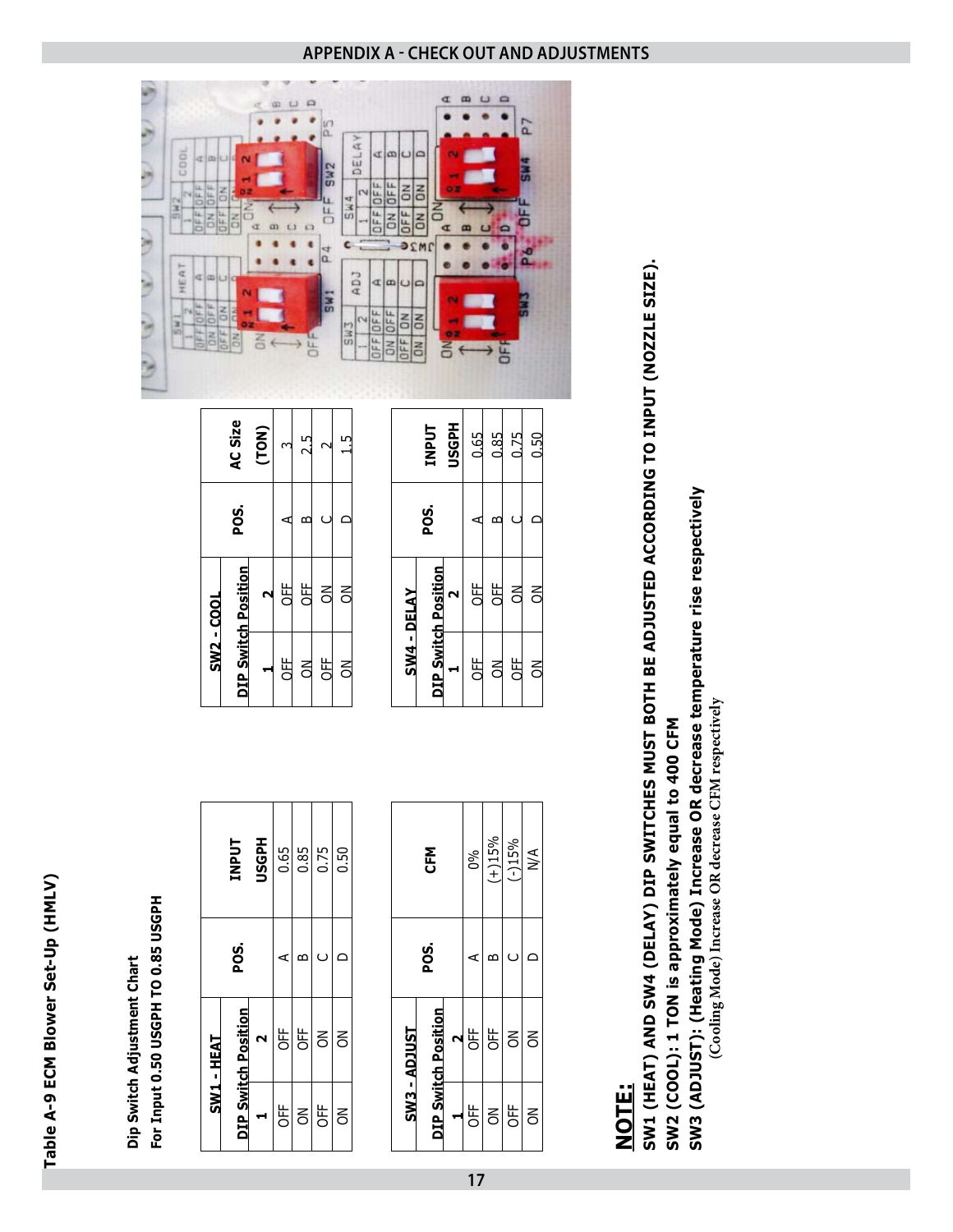#### **APPENDIX B - WIRING DIAGRAMS**

#### **Chimney Vent Furnace Wiring Diagram HML/HMLV**

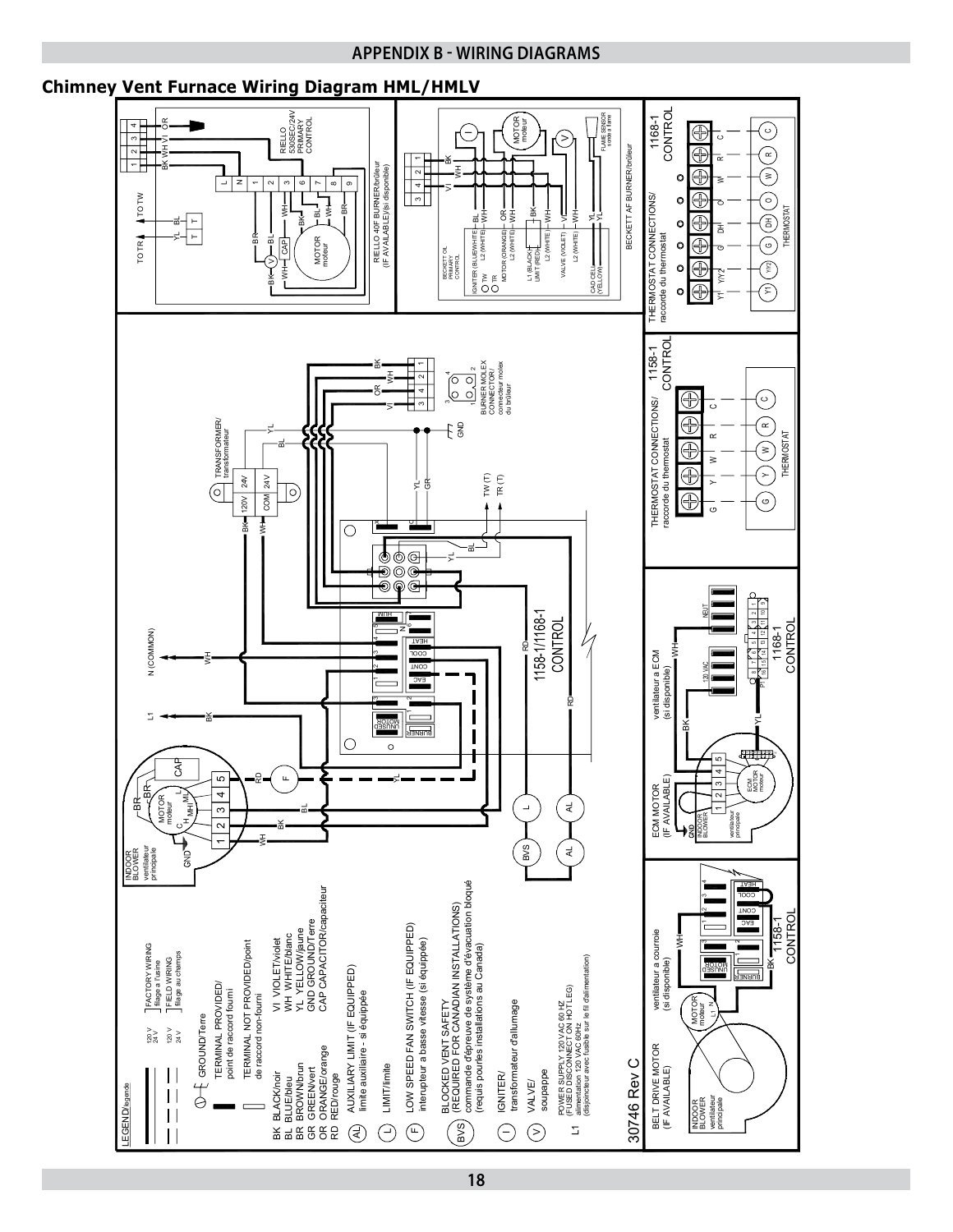#### **APPENDIX B - WIRING DIAGRAMS**

#### **Direct Vent Furnace Wiring Diagram HML/HMLV**

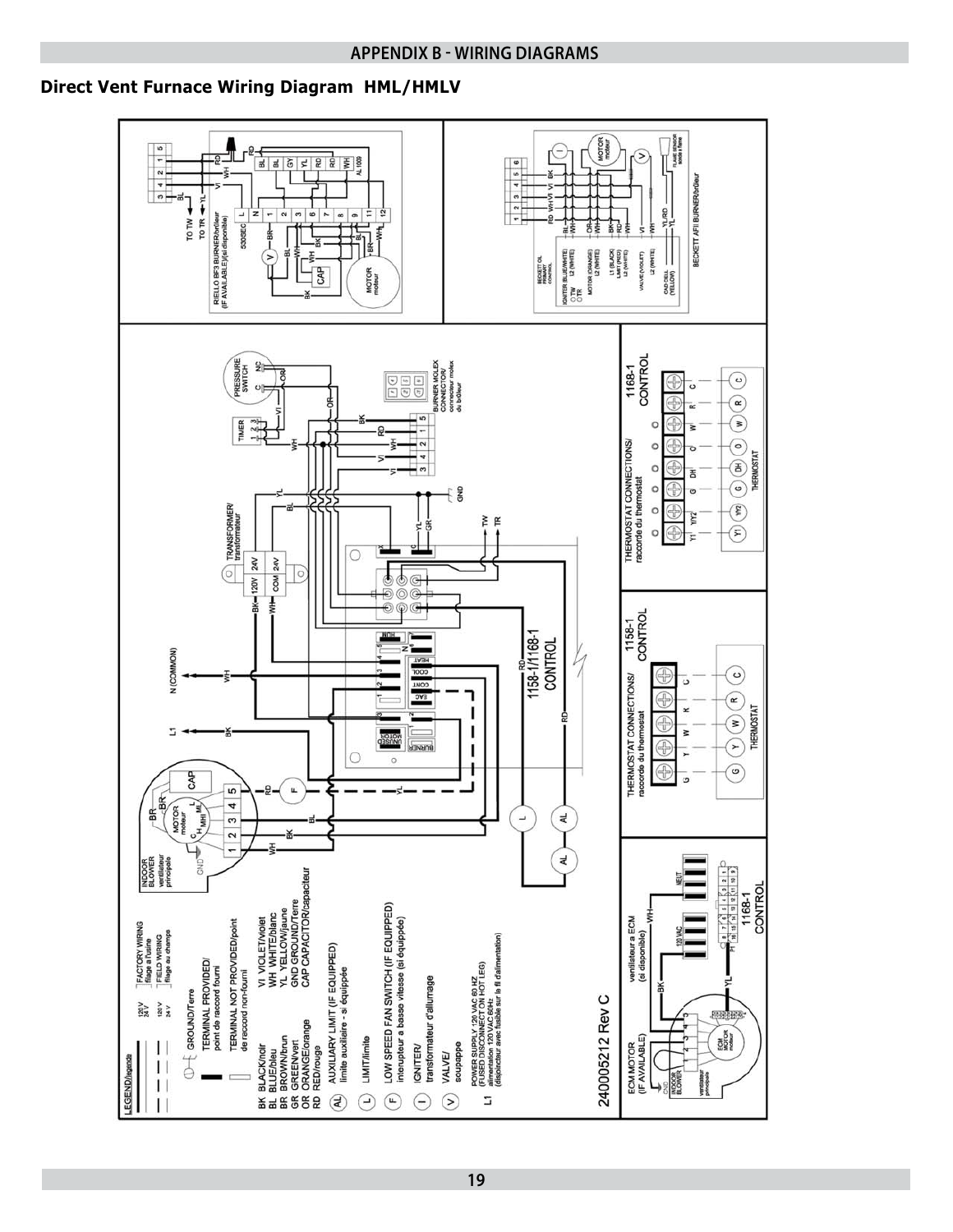#### **APPENDIX C - SEQUENCE OF OPERATION AND TROUBLESHOOTING**

#### **Table C-1: 1158-120 Electronic Fan Timer Board (EFT) Detailed Sequence Of Operation (HML)**

| Mode        | <b>Action</b>                                                                | <b>System Response</b>                                                                                                                                                                                                                                                                                                                                                               |
|-------------|------------------------------------------------------------------------------|--------------------------------------------------------------------------------------------------------------------------------------------------------------------------------------------------------------------------------------------------------------------------------------------------------------------------------------------------------------------------------------|
|             | Thermostat calls for heat. ("W"<br>terminal is energized).                   | EFT closes the oil primary control T - T connections.<br>Ignition system and the oil primary control start the furnace. Oil flows as long as the oil<br>primary control senses flame.<br>Burner motor is energized and heat "fan on" delay timing begins. When timing is complete, the<br>circulator fan is energized at heat speed.                                                 |
| <b>HEAT</b> | Thermostat ends call for heat.<br>("W" terminal is de-energized).            | The oil primary control is de-energized, terminating the burner cycle.<br>Heat "fan off" delay timing begins. Length of delay depends on EFT dipswitch settings. When<br>timing is complete, the circulator fan is de-energized.<br>EFT returns to standby mode, (Oil primary control and circulator fan are off, unless continuous<br>fan operation is selected at the thermostat). |
|             | Burner fails to light.                                                       | Oil primary control locks out within lockout timing, (15 seconds).<br>Burner motor is de-energized. (Even though thermostat is still calling for heat).<br>If circulator fan has started, it continues through the selected heat "fan off" delay period.                                                                                                                             |
|             | Established flame fails.                                                     | Burner motor is de-energized and oil primary control goes into recycle mode.<br>If the selected heat "fan off" delay timing is longer than the recycle delay timing, the circulator<br>fan continues to run through the next trial for ignition.                                                                                                                                     |
| COOL        | Thermostat begins call for cool.<br>(G and Y terminals are ener-<br>gized).  | Cooling contactor is energized immediately.<br>Circulator fan is energized at cool speed.                                                                                                                                                                                                                                                                                            |
|             | Thermostat ends call for cool.<br>(G and Y terminals are de-ener-<br>gized). | Cooling contactor is de-energized immediately.<br>Circulator fan turns off immediately.                                                                                                                                                                                                                                                                                              |
| <b>FAN</b>  | Thermostat begins call for fan. (G<br>terminal is energized).                | Circulator fan is energized immediately at cooling speed.                                                                                                                                                                                                                                                                                                                            |
|             | Thermostat ends call for fan. (G<br>terminal is de-energized).               | Circulator fan is de-energized immediately.                                                                                                                                                                                                                                                                                                                                          |
|             | Limit switch string opens.                                                   | Oil primary control shuts off burner.<br>Circulator fan is energized immediately at heat speed.<br>EFT opens the oil primary control $T - \tilde{T}$ connections. Circulating fan runs as long as limit string<br>stays open.<br>If there is a call for cooling or fan, the circulating fan switches from heating to cooling speed.                                                  |
| LIMIT       | Limit switch string closes (with<br>existing call for heat).                 | EFT begins heat "fan off" delay sequence.<br>Circulating fan turns off after the selected heat "fan off" timing.<br>EFT re-closes the oil primary control $T - T$ connections.<br>Oil primary control is energized, initiating burner light off.                                                                                                                                     |
|             | Limit switch string closes (with-<br>out existing call for heat).            | Circulator fan turns off when heat "fan off" delay time is complete.<br>Normal operation resumes; EFT control is in standby mode awaiting next thermostat com-<br>mand.                                                                                                                                                                                                              |
| FAN         | Continuous circulating fan is con-<br>nected.                                | Circulating fan is energized when there is no call for heat, cool, or fan.<br>If fan operation is required by a call for heat, cool, or fan, the EFT switches off the continuous<br>fan speed tap before energizing the other fan speed.                                                                                                                                             |
|             |                                                                              | Electronic air cleaner (EAC) connections are energized when the heat or cool speed of the cir-                                                                                                                                                                                                                                                                                       |
| EAC         | Electronic Air Cleaner is con-<br>nected.                                    | culator fan is energized. EAC connections are not energized when the optional continuous fan<br>terminal is energized.                                                                                                                                                                                                                                                               |
| <b>HUM</b>  | Humidity control is connected.                                               | Humidifier connections are energized when the oil burner motor is energized.                                                                                                                                                                                                                                                                                                         |

#### **1168-1 Electronic Fan Timer Board (EFT) Detailed Sequence Of Operation (HMLV)**

#### **Thermostat Input LEDs (LED1-5, LED8)**

Six green LEDs are placed behind their respective thermostat connections (Y1, Y/Y2, G, DH, O, and W) and operate whenever a call is present.

**Thermostat calls for heat "W"**. The 24VAC input signal is passed to pin 2 of P1 and will drive the K1 relay that provides dedicated contacts to the T-T input of the Oil Primary Control. **Thermostat calls for cool "Y1"**. The 24VAC input signal is passed to pin 6 of P1. Thermostat calls for fan "G". The 24VAC input signal is passed to pin 15 of P1. Thermostat calls for dehumidification "DH". The 24VAC input signal is passed to pin 10 of P1. **Thermostat calls for reversing valve "O"**. The 24VAC input signal is passed to pin 9 of P1.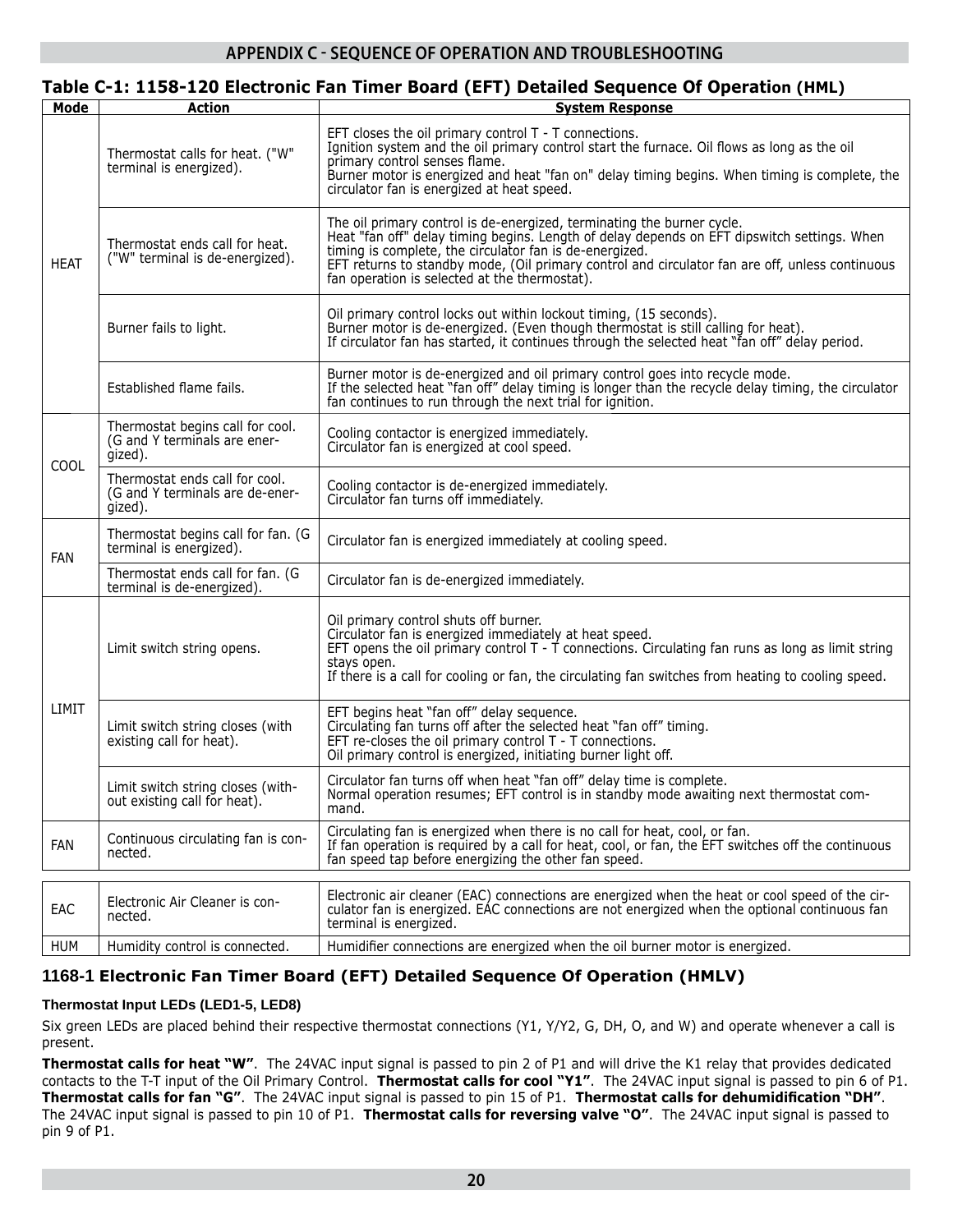#### **C.1 Troubleshooting**

### **WARNING !**

Electrical shock hazard. Only a trained, experienced service technician should perform troubleshooting procedure. Failure to do so could result in death or serious injury.

#### **C.2 Preliminary Steps:**

Consult Beckett or Riello instruction manuals provided with oil burner for specific information regarding oil burner primary control sequence of operation, diagnostics and troubleshooting.

Check diagnostic light for indications of burner condition.

#### **NOTICE**

When simulating call for heat at oil primary control, disconnect at least one thermostat lead wire from T - T terminals to prevent damage to thermostat. Neglecting this procedure may burn out heat anticipator of standard 24 vac thermostat, or cause harm to components within micro-electronic thermostat.

Before checking oil primary control, perform these preliminary checks, repair or replace controls as necessary:

- Check power supply, fuse box or breaker, any service switches, all wiring connections, and burner motor reset button (if equipped).
- Check limit switches to ensure switch contacts are closed.
- Check electrode gap and position.
- Check contacts between oil primary control and electrodes.
- Check oil supply (tank gauge).
- Check oil nozzle, oil filter, and oil valves.
- Check piping or tubing to oil tank.
- Check oil pump pressure.

#### **C.3 Check Oil Primary Control**

If the trouble does not appear to be in the burner or ignition hardware, check the oil primary control per manufacturer's instructions inlcuded with oil burner.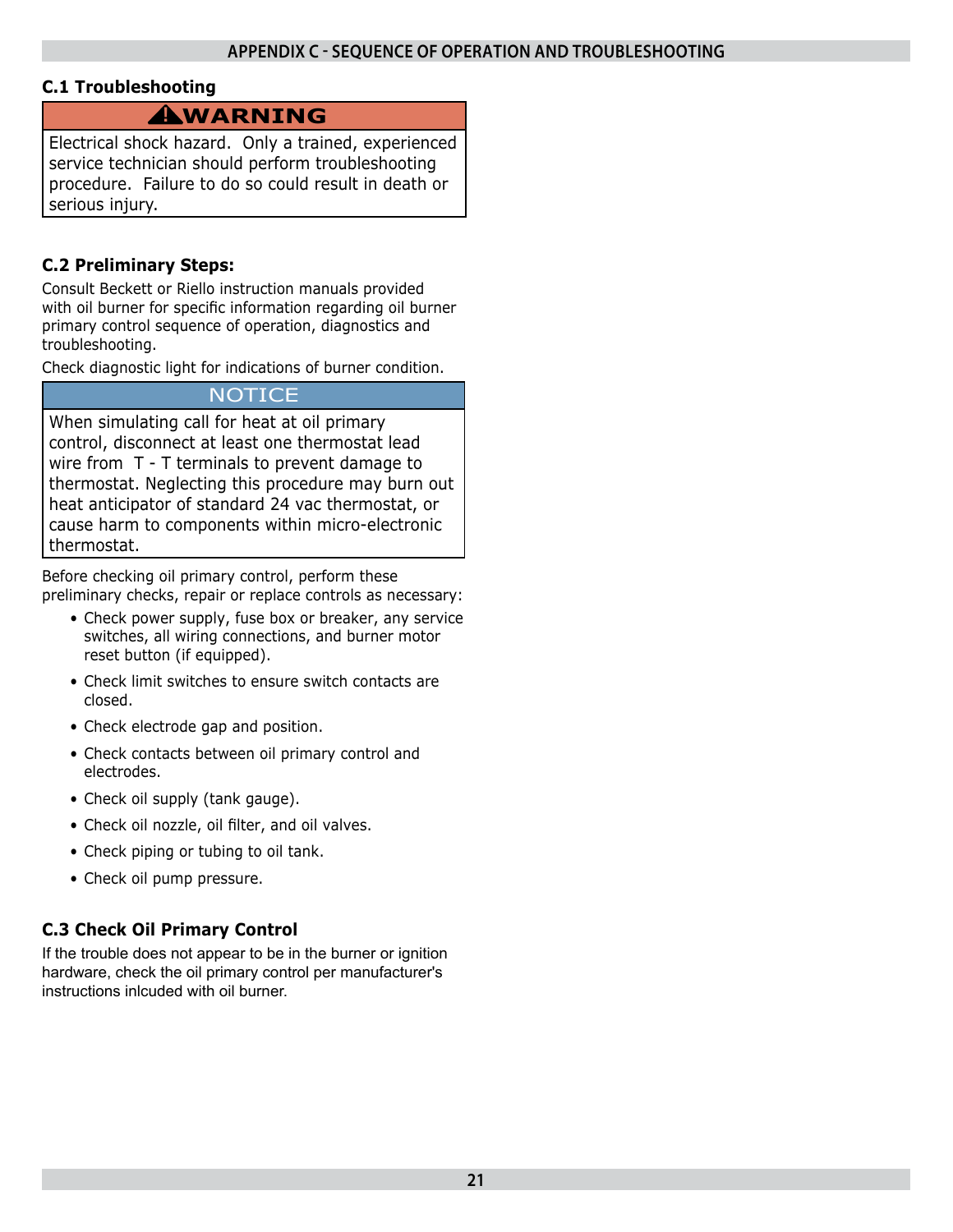# **WARNING !**

Electrical shock hazard. Only a trained, experienced service technician should perform troubleshooting procedure. Failure to do so could result in death or serious injury.

#### **Table C2: System and General Troubleshooting**

| Problem                                                                                                                   | <b>Possible Cause</b>                                                                               | <b>Remedy</b>                                                                                                                                                                                                                                                                                                    |
|---------------------------------------------------------------------------------------------------------------------------|-----------------------------------------------------------------------------------------------------|------------------------------------------------------------------------------------------------------------------------------------------------------------------------------------------------------------------------------------------------------------------------------------------------------------------|
|                                                                                                                           | Thermostat not calling for heat                                                                     | Check thermostat and adjust.<br>Check thermostat for accuracy; if mercury switch type, it might be off level.                                                                                                                                                                                                    |
|                                                                                                                           | No power to furnace                                                                                 | Check furnace switch, main electrical panel furnace fuse or circuit breaker.<br>Look for any other hand operated switch, such as old poorly located furnace<br>switch, which was not removed during furnace replacement.                                                                                         |
|                                                                                                                           | Thermostat faulty                                                                                   | Remove thermostat wires from oil primary control terminals T-T. Place a<br>jumper across T-T. If furnace starts, replace thermostat, thermostat sub-base<br>(if equipped), or both.                                                                                                                              |
| Furnace will not start.                                                                                                   | Oil primary control faulty                                                                          | Check reset button on oil primary control.<br>Remove thermostat wires from oil primary control terminals T - T.<br>Check for 24V across T -T. If no voltage is present, check for 115V to oil<br>primary control.<br>If 115V is present, refer to oil primary control documentation provided with<br>oil burner. |
|                                                                                                                           | Photo Cell wiring shorted or<br>room light leaking into photo<br>cell compartment                   | Check photo cell (cad cell) wiring for short circuits.<br>Check for room light leaking into cad cell compartment. Repair light leak if<br>necessary.                                                                                                                                                             |
|                                                                                                                           | Open safety switch                                                                                  | Check for open limit or auxiliary limit.<br>Check internal wiring connections; loose connectors, etc.                                                                                                                                                                                                            |
|                                                                                                                           | No fuel oil                                                                                         | Check fuel oil supply.<br>Check all hand operated fuel oil valves are in open position. Fill oil storage<br>tank if necessary.                                                                                                                                                                                   |
| Furnace will not start<br>without first pushing oil<br>primary control reset<br>button.<br>(Happens on frequent<br>basis) | Clogged nozzle                                                                                      | Replace nozzle with high quality replacement.<br>Use rating plate or Tables in Appendix A as a guide.                                                                                                                                                                                                            |
|                                                                                                                           | Clogged oil filter                                                                                  | Replace oil tank filter or in-line filter if used.                                                                                                                                                                                                                                                               |
|                                                                                                                           | Low oil pump pressure                                                                               | Connect pressure gauge to oil pump.<br>Adjust pump pressure, or replace oil pump if necessary.<br>Verify erratic pressure readings are not caused by defective fuel oil line.                                                                                                                                    |
|                                                                                                                           | Air getting into fuel oil lines, or<br>fuel oil line dirty, clogged, or in<br>some manner defective | Check fuel oil lines.<br>Replace any compression fittings found with high quality flared fittings.<br>Check for signs of oil leaks. Any oil leak is potential source of air or<br>contaminants.                                                                                                                  |
|                                                                                                                           | Defective burner motor                                                                              | Check burner motor.<br>If burner motor is cutting out on over-load, determine why. Replace if neces-<br>sary.                                                                                                                                                                                                    |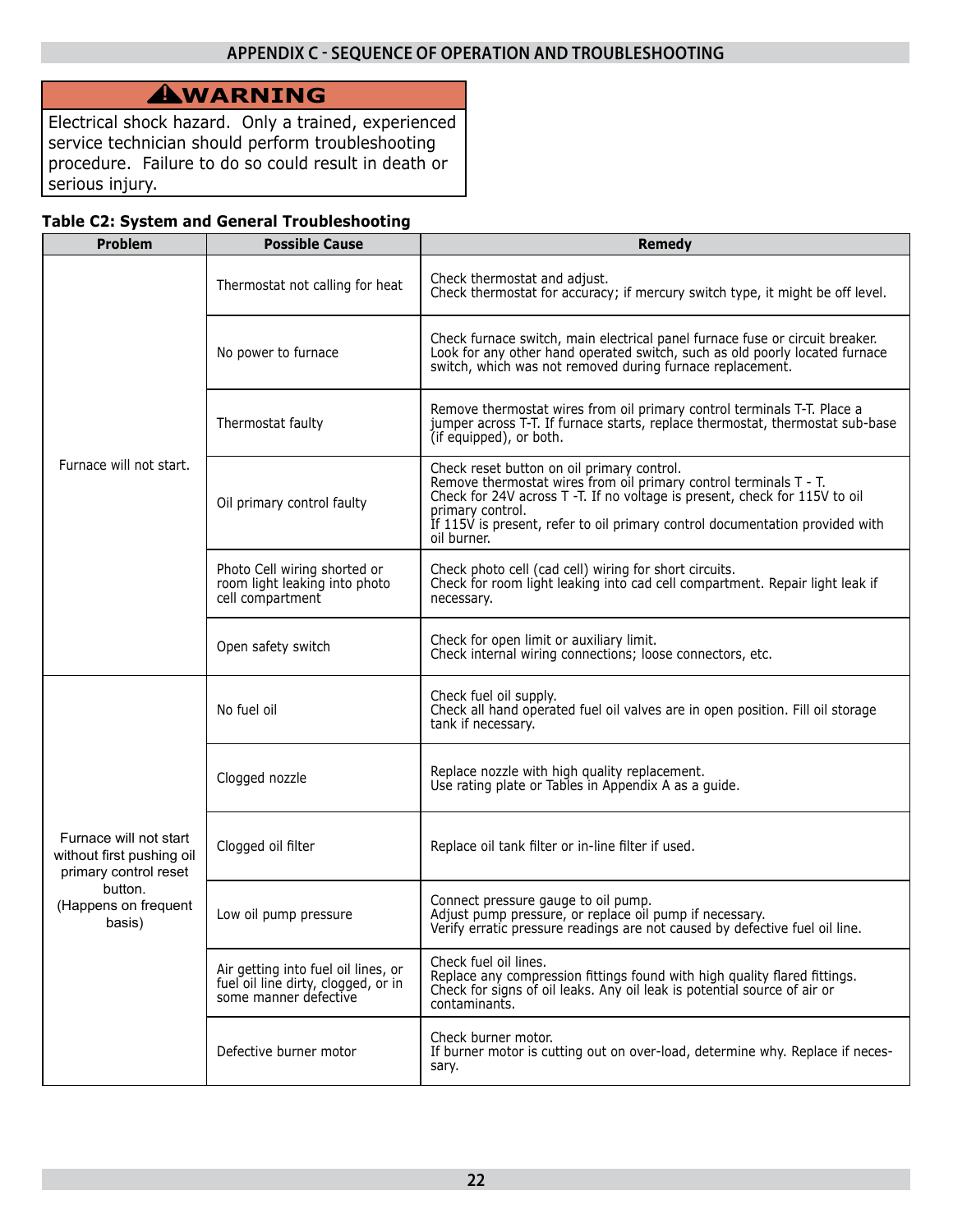#### **APPENDIX C - SEQUENCE OF OPERATION AND TROUBLESHOOTING**

#### **Table C-2: System and General Troubleshooting continued**

| <b>Problem</b>                                                                                   | <b>Possible Cause</b>                                                                                | Remedy                                                                                                                                                                                                                                                                                                                                                  |
|--------------------------------------------------------------------------------------------------|------------------------------------------------------------------------------------------------------|---------------------------------------------------------------------------------------------------------------------------------------------------------------------------------------------------------------------------------------------------------------------------------------------------------------------------------------------------------|
| Furnace starts, but cuts<br>out requiring manually re-<br>setting oil protector reset<br>button. | Photo Cell (Cad Cell) defective.                                                                     | If cad cell is dirty, clean it. Determine why cad cell is getting dirty. If cad<br>cell is poorly aimed, realign it.<br>NOTE: Photocell should have resistance of 100 KΩ in absence of light;<br>maximum of 1500 $\Omega$ in presence of light.<br>Verify room light is not leaking into the cad cell compartment. (See diag-<br>nostic light section). |
|                                                                                                  | No fuel oil.                                                                                         | Check fuel oil supply.<br>Check that all hand operated fuel oil valves are in the open position.<br>Fill oil storage tank if necessary.                                                                                                                                                                                                                 |
|                                                                                                  | Clogged nozzle.                                                                                      | Replace nozzle with high quality replacement. Use rating plate or Tables in<br>Appendix A as a guide.                                                                                                                                                                                                                                                   |
|                                                                                                  | Clogged oil filter.                                                                                  | Replace oil tank filter or in-line filter if used.                                                                                                                                                                                                                                                                                                      |
| Furnace starts, but cuts<br>out requiring manually re-                                           | Low oil pump pressure.                                                                               | Connect pressure gauge to oil pump.<br>Adjust pump pressure, or replace oil pump if necessary.<br>Verify erratic pressure readings are not caused by defective fuel oil line.                                                                                                                                                                           |
| setting oil protector reset<br>button.                                                           | Air getting into fuel oil lines, or<br>fuel oil line dirty, clogged, or in<br>some manner defective. | Check fuel oil lines. Replace any compression fittings found with high qual-<br>ity flared fittings.<br>Check for any signs of oil leaks. Any oil leak is a potential source of air or<br>contaminants.                                                                                                                                                 |
|                                                                                                  | Defective burner motor.                                                                              | Check burner motor.<br>If burner motor is cutting out on over-load, determine why.<br>Replace if necessary.                                                                                                                                                                                                                                             |
|                                                                                                  | Water or contaminants in oil.                                                                        | Drain fuel oil storage tank; replace fuel oil. (Consult with fuel oil supplier).                                                                                                                                                                                                                                                                        |
|                                                                                                  | Frozen oil line.                                                                                     | Gently warm oil line.<br>Insulate oil line. (Outdoor piping size may require increased diameter).                                                                                                                                                                                                                                                       |
|                                                                                                  | Electrodes out of adjustment or<br>defective.                                                        | Check electrode settings.<br>Check electrodes for dirt build-up or cracks in porcelain.                                                                                                                                                                                                                                                                 |
|                                                                                                  | Poor igniter connections or<br>defective igniter.                                                    | Check contacts between the igniter and electrodes. If OK, replace the<br>igniter                                                                                                                                                                                                                                                                        |
| Oil burner sputtering at<br>nozzle                                                               | Fuel oil filter clogged.                                                                             | Replace fuel oil storage tank filter and / or fuel oil in-line filter.                                                                                                                                                                                                                                                                                  |
|                                                                                                  | Defective oil pump.                                                                                  | Check burner motor and / or fuel oil pump coupling.<br>Check oil pump pressure. Replace fuel oil pump if necessary.                                                                                                                                                                                                                                     |
|                                                                                                  | Fuel oil line partially clogged or<br>contains air.                                                  | Bleed air from oil line.<br>If problem persists, replace oil line.                                                                                                                                                                                                                                                                                      |
|                                                                                                  | System temperature rise too<br>high.                                                                 | System temperature rise should not exceed 75°F. Check for clogged air fil-<br>ters. Check blower fan for excess dirt build-up or debris. Speed up blower<br>fan if necessary.                                                                                                                                                                           |
|                                                                                                  | Poor "fan off" delay timing se-<br>lection, (fan stops too soon).                                    | Check "fan off" delay timing setting. Use duct thermometer in supply air<br>plenum take-off or first few inches of supply air trunk duct. Fan should<br>shut off at 90° - 100°F. Manipulate dip switch settings to come as close as<br>possible to this "fan off" temperature.                                                                          |
| Excessive fuel oil<br>consumption.                                                               | Fuel oil leak.                                                                                       | Check fuel oil line for leaks. Repair or replace if necessary.                                                                                                                                                                                                                                                                                          |
|                                                                                                  | Stack temperature too high.                                                                          | Check stack temperature. Stack temperatures will normally range from<br>400° to 500°F. Check draft regulator. Draft should be set to -0.02 in. w.c.                                                                                                                                                                                                     |
|                                                                                                  | Thermostat improperly adjusted<br>or in poor location.                                               | Check thermostat heat anticipator setting against measured amperage<br>draw. Increase heat anticipator setting if necessary. If thermostat is being<br>influenced by drafts, sunlight, duct work, etc., relocate to suitable location.                                                                                                                  |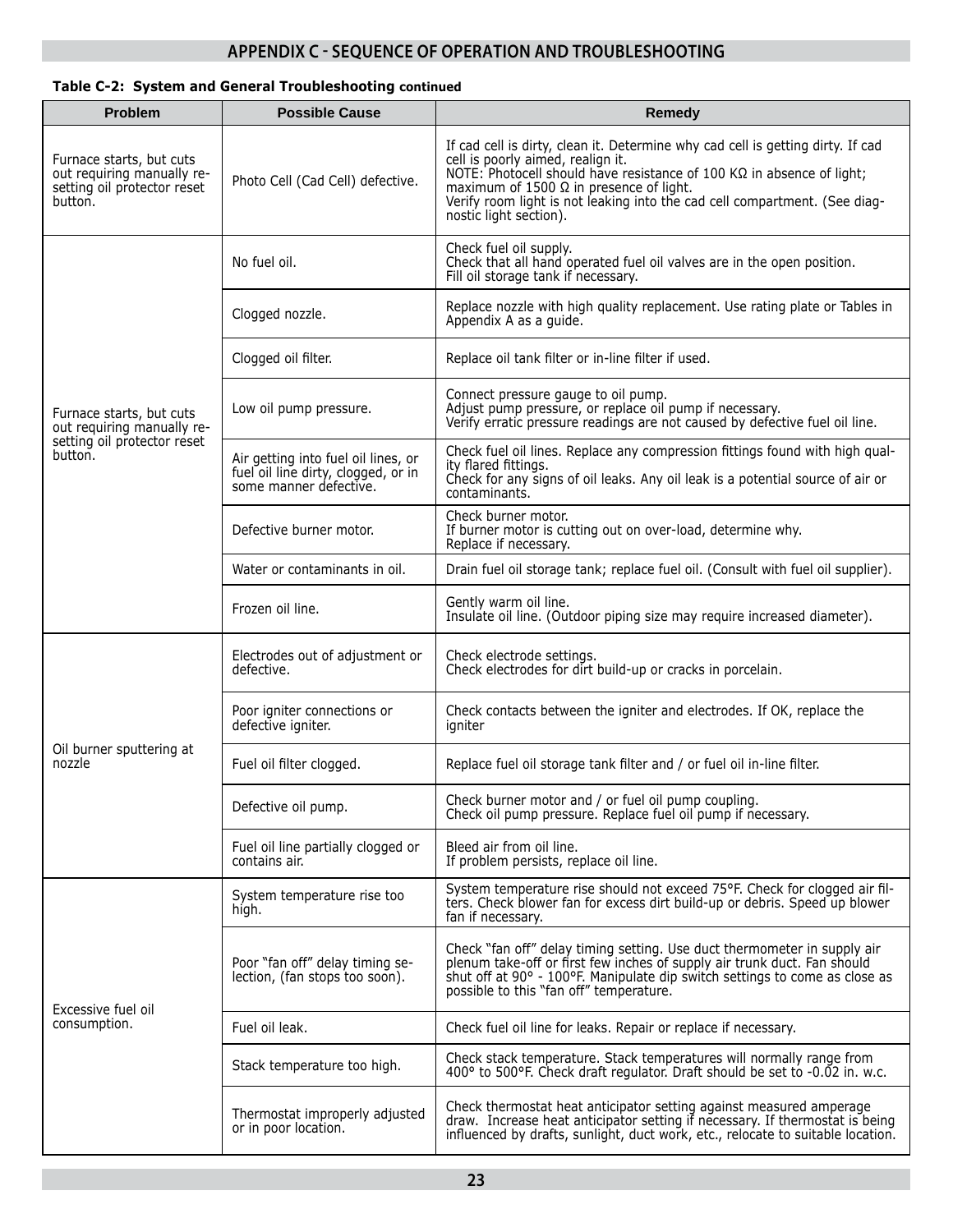| Table C-2: System and General Troubleshooting continued |  |
|---------------------------------------------------------|--|
|---------------------------------------------------------|--|

| <b>Problem</b>                                           | <b>Possible Cause</b>                                                                   | <b>Remedy</b>                                                                                                                                                                                                                          |  |
|----------------------------------------------------------|-----------------------------------------------------------------------------------------|----------------------------------------------------------------------------------------------------------------------------------------------------------------------------------------------------------------------------------------|--|
| Too much smoke.                                          | Insufficient combustion air<br>adjustment at oil burner, or<br>improper draft pressure. | Adjust oil burner combustion air band and draft regulator to gain highest<br>practical CO2 or lowest practical O2 content in flue gases.<br>See Burner Set Up.                                                                         |  |
|                                                          | Heat exchanger partially<br>clogged.                                                    | Check for soot build-up in heat exchanger flue passages, especially in<br>outer radiator.                                                                                                                                              |  |
|                                                          | Poor alignment between oil<br>burner blast tube and fire pot.                           | Check alignment. Blast tube should be centered with fire pot burner<br>opening. Oil burner head should be 1/4 inch back from inside surface of fire<br>pot.                                                                            |  |
| Soot building up on blast<br>tube (end coning).          | Flame impingement caused by<br>Incorrect nozzle angle.                                  | Check nozzle size and angle. (See Appendix A).<br>Check distance from head to inside surface of fire pot.                                                                                                                              |  |
|                                                          | Defective fire-pot                                                                      | Check fire-pot. Repair or replace.                                                                                                                                                                                                     |  |
|                                                          | Airflow blocked or dirty air filter.                                                    | Clean or replace air filter.                                                                                                                                                                                                           |  |
|                                                          | Thermostat adjustments or<br>location.                                                  | Check thermostat heat anticipator setting against measured amperage<br>draw. Increase heat anticipator setting if necessary. If thermostat is being<br>influenced by drafts, sunlight, duct work, etc., relocate to suitable location. |  |
| Furnace will not warm<br>home to desired<br>temperature. | Insufficient airflow.                                                                   | Check all dampers. Open closed dampers including registers in unused<br>rooms.<br>Check system temperature rise. If temperature rise is too high, speed up<br>blower fan.                                                              |  |
|                                                          | Defective high limit control.                                                           | Test high limit function of all limit switches. Use duct thermometer to verify<br>accuracy of limit control.<br>Check for obstructions to airflow around limit switch bimetal elements.<br>Replace control if necessary.               |  |
|                                                          | Under-sized nozzle.                                                                     | Check nozzle. If problem is not caused by air flow problems, use larger<br>nozzle, if permitted by rating plate.                                                                                                                       |  |
|                                                          | Blower fan motor stopping<br>intermittently on overload.                                | Check blower fan motor amperage draw.<br>Check motor ventilation ports, clean if necessary. Replace motor if<br>necessary.                                                                                                             |  |
|                                                          | Burner motor stopping<br>intermittently on overload.                                    | Check burner motor. Replace if necessary.                                                                                                                                                                                              |  |
| Home does not heat<br>evenly                             | Improper distribution of heat.                                                          | This is not likely to be a furnace problem. Balance duct system.                                                                                                                                                                       |  |
|                                                          | Airflow blocked or dirty air filter.                                                    | Clean or replace air filter.                                                                                                                                                                                                           |  |
| Supply air temperature<br>too hot.                       | Insufficient airflow.                                                                   | Check all dampers. Open closed dampers including registers in unused<br>rooms.<br>Check system temperature rise. If temperature rise is too high, speed up<br>blower fan.                                                              |  |
| Supply air temperature                                   | Excess airflow.                                                                         | Check system temperature rise. Slow down blower fan if necessary.                                                                                                                                                                      |  |
| too cool.                                                | Excessive duct losses.                                                                  | Check supply air ductwork. Seal leaky joints and seams. Insulate ductwork<br>if necessary.                                                                                                                                             |  |
| Supply air temperature                                   | Fan control "fan on" setting too<br>low.                                                | Increase "fan on" dipswitch settings on EFT if control has this option.<br>Register air deflectors may help.                                                                                                                           |  |
| too cool during first<br>moments of furnace cycle.       | Excessive duct losses.                                                                  | Check supply air ductwork. Seal leaky joints and seams. Insulate ductwork<br>if necessary.                                                                                                                                             |  |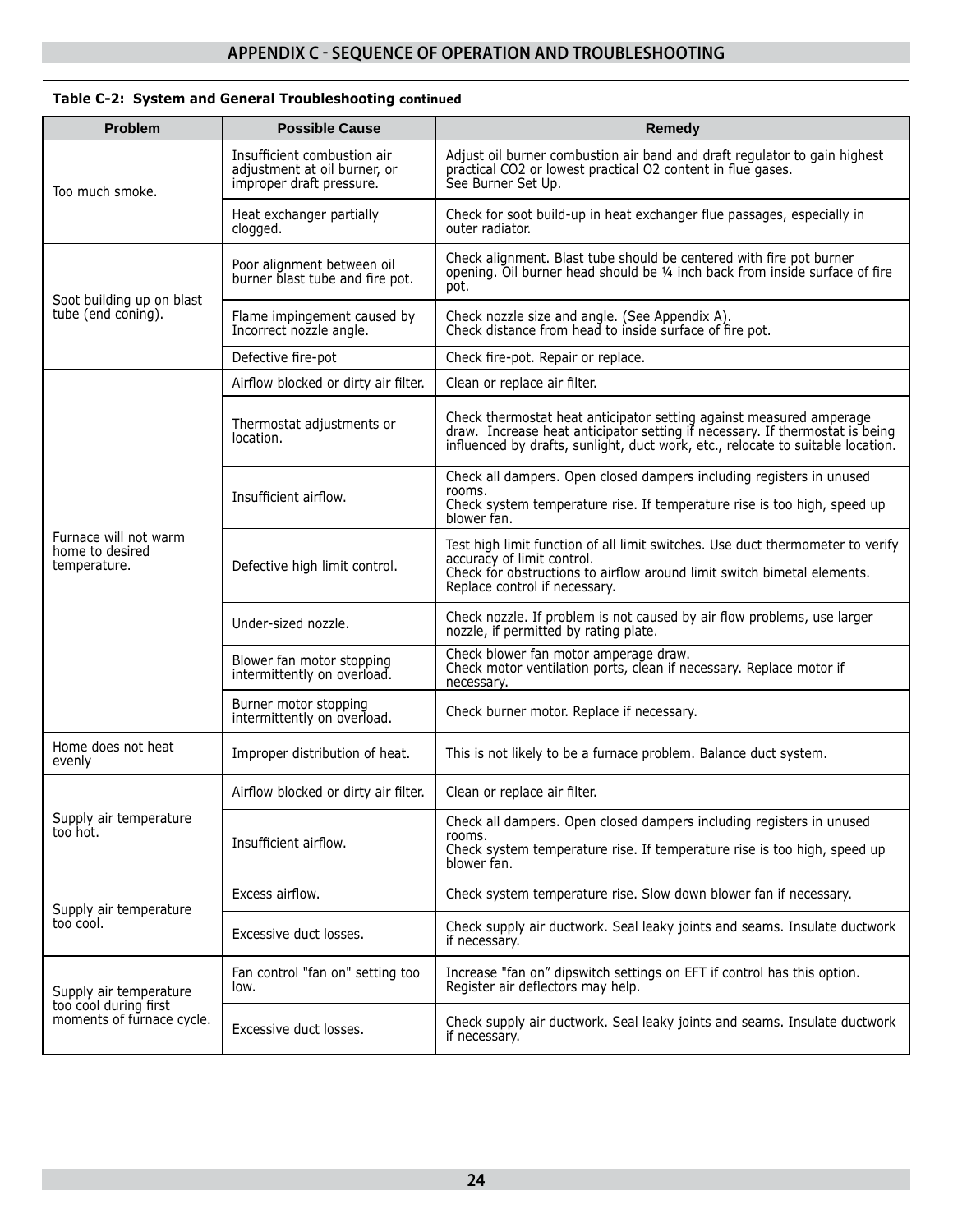# **APPENDIX D - HOMEOWNER'S REFERENCE TABLE**

| Model No.       |  |
|-----------------|--|
| Serial No.      |  |
| Date Installed  |  |
| Contractor      |  |
| Contact         |  |
| Address         |  |
|                 |  |
| Postal Code     |  |
| Telephone No.   |  |
| After Hours No. |  |

## **Fuel Supplier**

| Fuel Oil Supplier |  |
|-------------------|--|
| Contact           |  |
| Telephone No.     |  |
| After Hours No.   |  |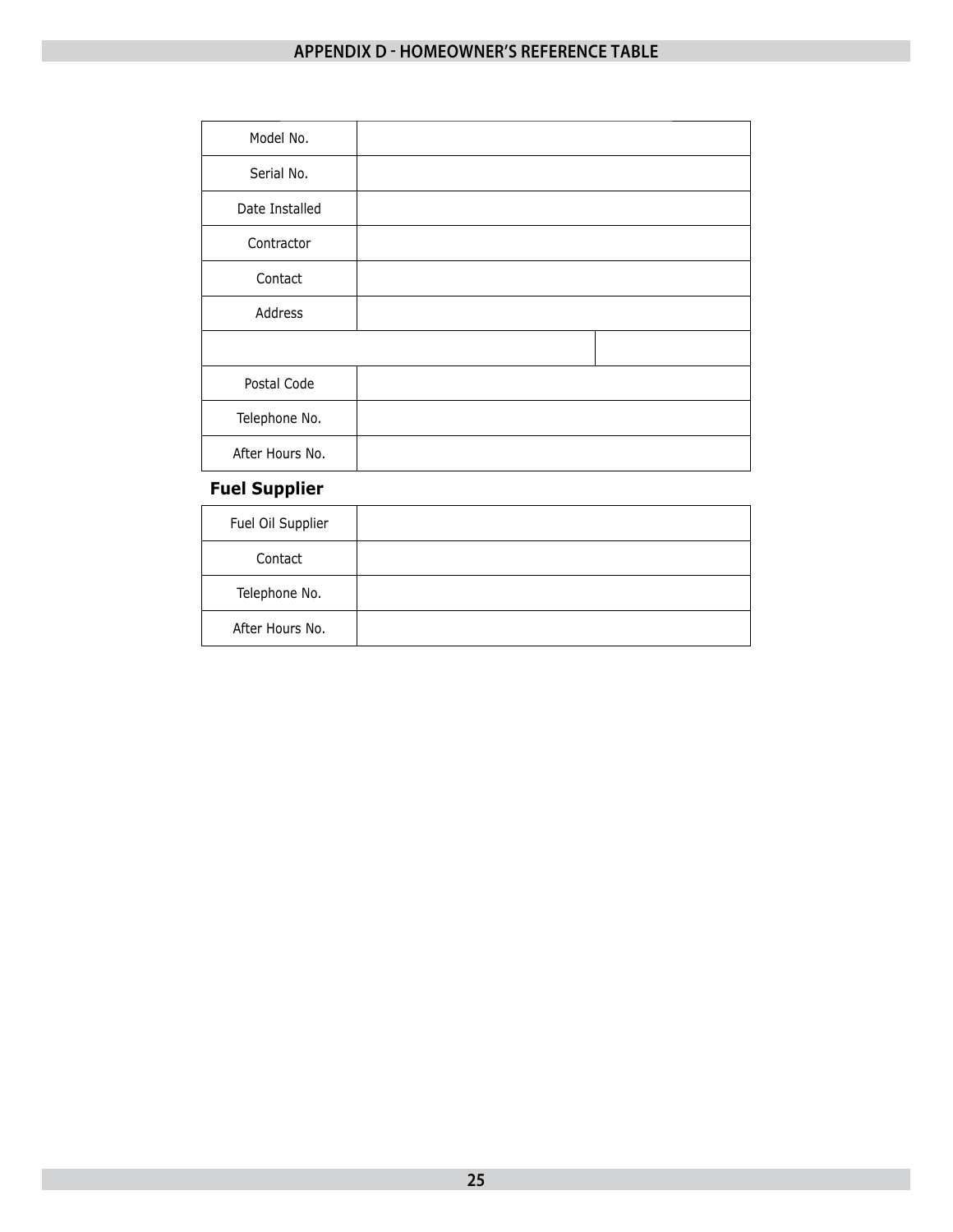#### **PARTS LISTING**

## **Parts Listing: Chimney Vent Models HML80(C2,CRF2) and HMLV80(C2,CRF2)**

| Ref. No.       | $\frac{1}{2}$<br>Description                                         | <u>-7000 -</u><br>Part No. |
|----------------|----------------------------------------------------------------------|----------------------------|
| 1              | Left Side Panel Assembly                                             | 29130AD                    |
| $\overline{2}$ | Right Side Panel Assembly                                            | 29129AD                    |
| 3              | Rear Panel                                                           | 29131AD                    |
| $\overline{4}$ | <b>Blower Division Assembly</b>                                      | 29189                      |
| 5              | Base Panel                                                           | 26216                      |
| 6              | Inner Front Panel                                                    | 30066                      |
| 7              | <b>Blower Access Panel</b>                                           | 27721AD                    |
| 8              | Top Panel                                                            | 21437AD                    |
| 9              | Heat Exchanger Assembly                                              | 550001636                  |
| 10             | Combustion Chamber Retainer Bracket                                  | 27068                      |
| 11             | Replacement Combustion Chamber                                       | 27000WP                    |
|                | Oil Burner Mounting Plate Assenmbly                                  | 109007674                  |
|                | Oil Burner Mounting Plate                                            | 10900675                   |
| 12             | Sight Glass Cover Plate                                              | 29850                      |
|                | Sight Glass Gasket (2 per unit)                                      | 29870                      |
|                | <b>Sight Glass</b>                                                   | 29876                      |
| 13             | Flue Connector                                                       | 29005                      |
| 14             | Pouch Gasket                                                         | 2080175                    |
| 15             | Flue Collar Gasket                                                   | 21994                      |
| 16             | <b>Insulation Retainer</b>                                           | 20602                      |
| 17             | Radiator Clean-out Cover (2 per unit)                                | 240007841                  |
|                | Radiator Clean-out Cover Gasket (2 per unit)                         | 240006333                  |
| 18             | Clean-out Gasket Retainer                                            | 29161                      |
|                | Clean-out Tube Gasket                                                | 29163                      |
| 19             | Filter Frame 16" X 25"                                               | 18020                      |
| 20             | Filter Frame End Support                                             | 5592B2                     |
| 21             | Filter 16" X 25" X 1" Permanent                                      | 2180023                    |
| 24             | Control Box                                                          | 29362                      |
|                | Upper Door Panel                                                     | 30164AD                    |
| 25             | Logo Bezel                                                           | 28479                      |
|                | Logo Label                                                           | 28563                      |
| 26             | Limit Disc 60T11 BOF 155°F                                           | 30071                      |
| 27             | Fan Timer Control 1158-120 UTEC<br>Fan Timer Control 1168-1 ECM UTEC | 29388<br>240007048         |
| 28             | Wire Harness, Controls Fan Timer                                     | 29364                      |
| 29             | Wire Harness PSC, Blower                                             | 29365                      |
| 30             | Wire Harness, Fan Timer Board, Transformer                           | 29751                      |
|                | Wire Harness, ECM Blower Control                                     | 240006438                  |
| 31             | Wire Harness, ECM Blower Supply                                      | 240005742                  |
| 32             | Transformer                                                          | 240005330                  |
| 33             | Draft Regulator                                                      | 27494 (5")                 |
|                | Oil Burner Assembly, Beckett AF76BNHS                                | 30067                      |
|                | Burner Motor 1/7 HP 3450 RPM PSC                                     | 29689                      |
|                | Beckett Clean-Cut Oil Pump A2EA6520                                  | 29688                      |
|                | Solid State Ignitor                                                  | 29522                      |
| 34             | Oil Primary Combustion Control 7505P1515                             | 240008818                  |
|                | Flame Retention Head                                                 | 1050002                    |
|                | Nozzle, 0.65/80°A                                                    | 2100086                    |
|                | Low Fire Kit                                                         | 29880                      |
|                | Low Firing Rate Baffle                                               | 25521101                   |
| 34             | Oil Burner, Riello 40F3                                              | 29568                      |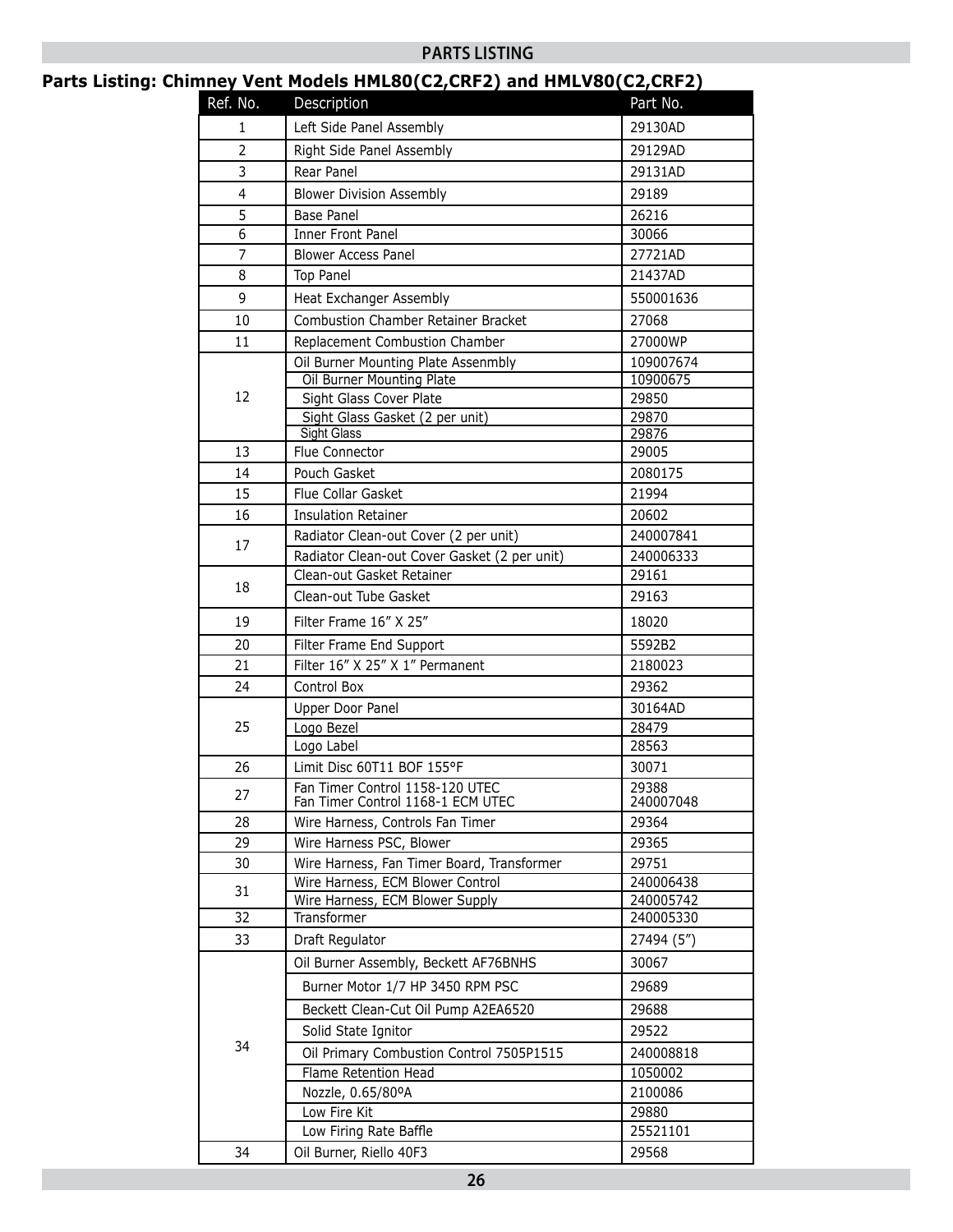#### **PARTS LISTING**

# **Parts Listing: Chimney Vent Models HML80(C2,CRF2) and HMLV80(C2,CRF2)**

| Ref. No. | Description                                          | Part No.  |
|----------|------------------------------------------------------|-----------|
|          | Blower Assembly Direct Drive                         | 30146     |
|          | Blower Assembly Direct Drive ECM                     | 109007271 |
|          | Blower Housing and Wheel, 100-10T DD (HML and HMLV)  | 30626     |
|          | Blower Motor, 1/2 hp, 4-Speed                        | 102000131 |
| 35       | Blower Motor, 1/2 hp, ECM Programmed                 | 109007272 |
|          | Right Side Panel, Air Baffle HML80 and HMLV80        | 17811     |
|          | Motor Mount Arms - 10-10 DD Blower (3 per unit)      | 26251     |
|          | Motor Run Capacitor, 10 mfd @ 370 Vac                | 27743     |
|          | Capacitor Strap                                      | 27761     |
|          | Blower Slide Rail 2 Per                              | 27733     |
| 36       | Right Side Panel, Air Baffle HML- 80C and HMLV-80C   | 27731     |
| $\ast$   | Blocked Vent Safety Switch Kit Complete              | 30693     |
| $\ast$   | Blocked Vent Safety Switch - Replacement Switch Only | 30660     |

#### **Parts Listing: Direct Vent Models HML80(CB2U2,CRBU2) and HMLV80(CB2U2,CRBU2)**

| Ref. No.                                                                                      | Description                                                 | Part No.  |
|-----------------------------------------------------------------------------------------------|-------------------------------------------------------------|-----------|
| All parts are the same as listed on previous pages for chimney vent except where noted below. |                                                             |           |
| 13                                                                                            | Flue Connector Assembly 6" to 4" 90° Elbow                  | 240008224 |
| 14                                                                                            | Pouch Gasket (Second gasket required for Direct Vent)       | 2080175   |
| 15                                                                                            | Flue Collar Gasket (Second gasket required for Direct Vent) | 102000131 |
| 28                                                                                            | Wire Harness, Controls, Fan timer, Direct Vent              | 30745     |
| 34                                                                                            | Beckett Oil Burner AFII 85                                  | 30069     |
|                                                                                               | Burner Motor 1/7 HP 3450 RPM PSC                            | 28907     |
|                                                                                               | Beckett Clean-cut Oil Pump A2EA6520                         | 29688     |
|                                                                                               | Solid State Ignitor                                         | 28558     |
|                                                                                               | Oil Primary Combustion Control 7505P1530                    |           |
|                                                                                               | Air Tube Combination FBX80HGXS                              | 28561     |
|                                                                                               | Flame Retention Head (FB3)                                  | 28533     |
|                                                                                               | Nozzle, 0.60/60°A                                           | 28017     |
| 34                                                                                            | Riello Oil Burner 40BF3                                     | 30700     |
| $\ast$                                                                                        | Pressure Switch -0.28" WC                                   | 30693     |
| $\ast$                                                                                        | 10 Second Bypass Timer GPS00C9X10 (Use with Beckett AFII)   | 30699     |
| $\ast$                                                                                        | 25 Second Bypass Timer GPS00C9X25 (Use with Riello 40BF3))  | 240005182 |